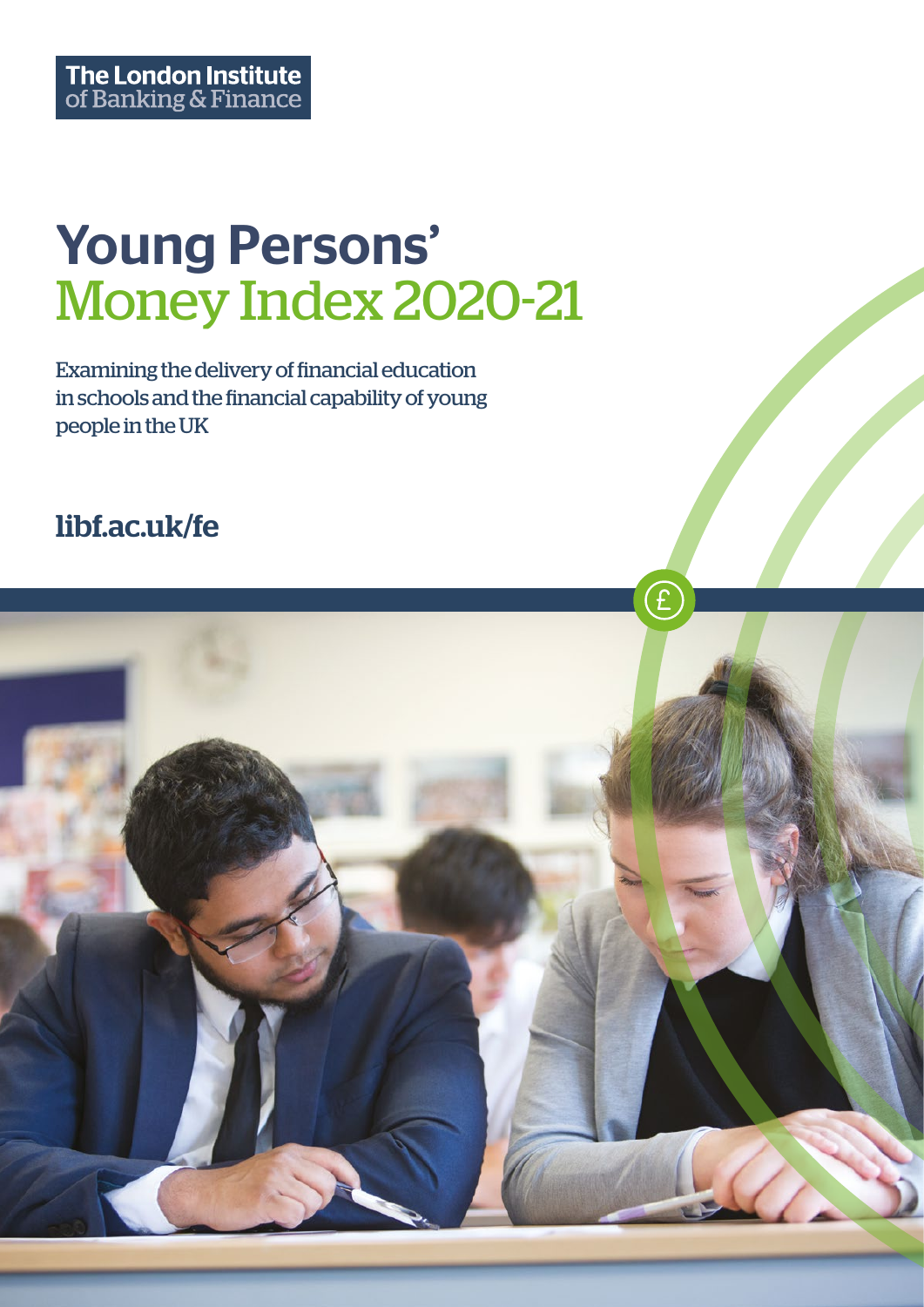#### About the research

The Young Persons' Money Index is an annual survey that tracks the take-up of financial education in schools in the UK. It also examines the attitudes, behaviours and experiences of UK students in relation to money and personal finance. We've been tracking this since financial education was introduced onto the National Curriculum in September 2014.

For the 2020/21 edition we worked with YouthSight to survey a representative sample of just over 2,000 secondary school children across the UK. Aged between 15–18, the young people came from a mix of schools including academies, local authority (state) schools, as well as private and independent schools. We asked them about:

- their access to financial education
- their confidence and behaviour with money
- their use of financial services, and
- their levels of financial capability and knowledge.

#### **The London Institute** of Banking & Finance

### About The London Institute of Banking & Finance (LIBF)

We're a university college and professional body that exists to advance banking and finance by providing outstanding education and thinking, tailored to the needs of individuals, business and society.

We're the awarding body for dedicated financial education qualifications at Levels 1, 2 (GCSE equivalent) and 3 (A Level equivalent). We also have an eLearning programme (Lessons in Financial Education - LiFE) which requires no teacher or classroom time and can be studied at both Level 1 and 2. These all cover the essential elements of managing money well, to build financial confidence and resilience.

We also provide degrees in banking and finance for people wanting to pursue a career in the sector, and professional qualifications to help people progress throughout their careers.

You can find out more on our website.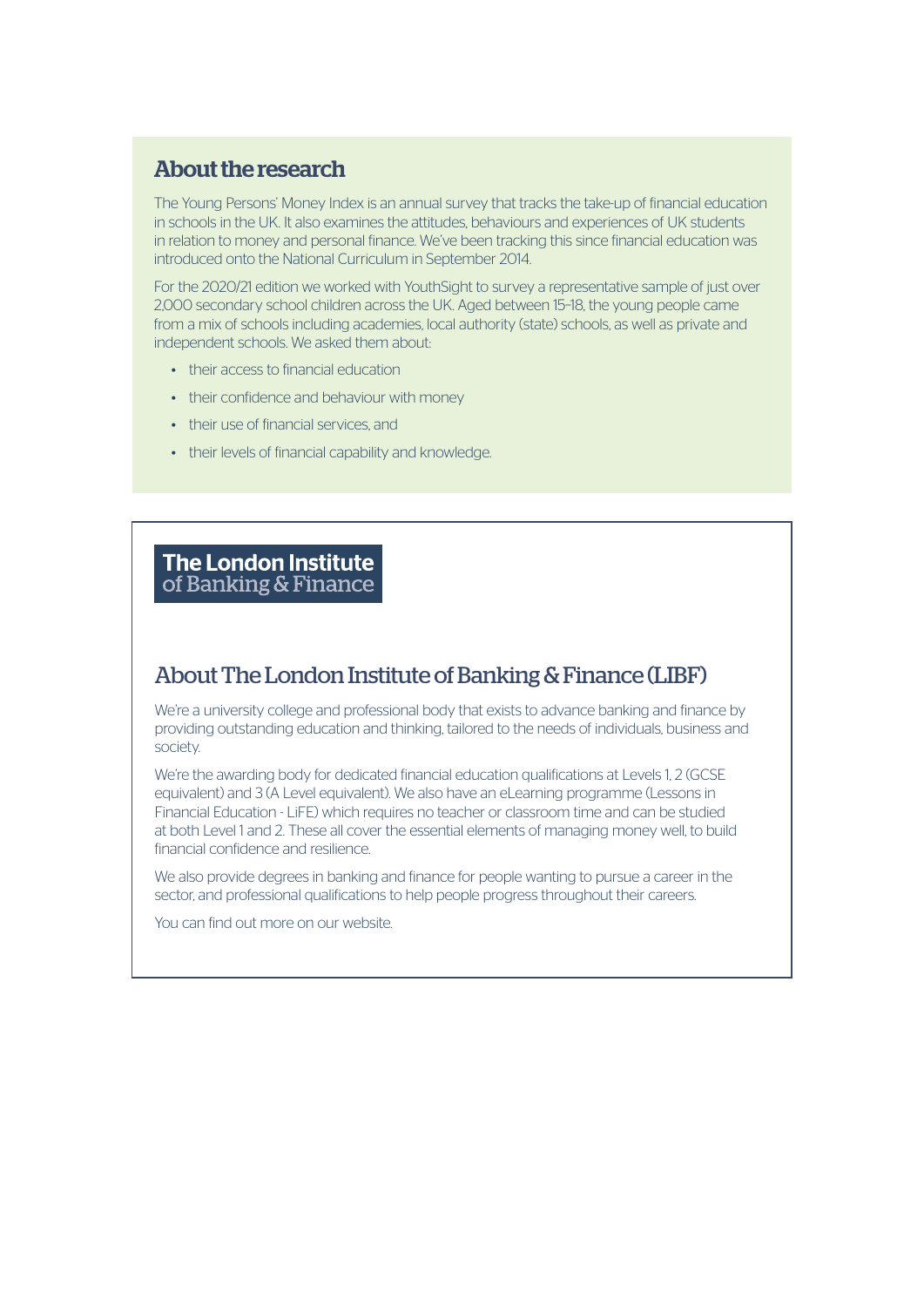### Foreword from Catherine Winter

#### Why do children need to learn how to manage money?

It sounds like an obvious question – and we all know the answer. Having the skills and knowledge to manage your money, even in the hardest circumstances, isn't a 'nice-tohave'. It's an essential life skill.

When we talk about the qualifications and tools we provide, almost everyone says: 'I wish I'd learned that when I was at school. It would have stopped me making some very expensive mistakes!"

For many however, it's about more than expensive mistakes; it's about real financial hardship. Getting into unsustainable debt is a serious issue – one the next generation must be equipped to avoid.

We produce this report every year and have been tracking the take-up of financial education in schools since it was first introduced onto the National Curriculum in September 2014. While progress has been made over the last six years, that progress has slowed and – in some areas – seems to be going into reverse.

Time in the classroom is at a premium and the impacts of Covid-19 have made life even more difficult for teachers and students alike. We recognise that. We do everything we can to support teachers who do make time for financial education in school. But something has to change.

More and more families are likely to face financial hardship over the next year, even if the economy gets back on its feet. And young people are more likely to become unemployed after being furloughed during the Covd-19 pandemic, according to a recent report by the Resolution Foundation 1 .

Financial health has a direct impact on somebody's ability to manage the twists and turns of life. Getting it wrong can have dire consequences – not only for people's finances but for their mental health too.

#### This year's results

Young people still say they get most of their financial knowledge and understanding from their parents, but they want more financial education in school.

You might ask, "Is it so bad if families are talking about money?" Of course not – unless parents with patchy financial knowledge are passing on bad habits to the next generation. If we want young people to have a solid foundation in managing money, they need quality education that covers all the essentials.

Of the young people we surveyed, 67% regularly worry about their personal finances. Covid-19 has not improved that picture, with 59% saying the pandemic has made them more anxious about money. Young people want to learn about the practicalities: products like mortgages, loans (particularly student loans) and credit cards; budgeting and tax.

This year we asked young people at what age they'd like to have started learning about money. The majority said financial education should be taught in secondary school, but there was less enthusiasm for teaching it to younger age groups.

#### If not now, then when?

Even after six years of being on the National Curriculum, the signs are that financial education's not getting the attention – or the lesson time – it deserves. At a time when so many are facing some of the hardest financial challenges we've seen for many years, how can we justify not equipping young people with the tools they'll need to survive?

We believe financial education is a priority and should be compulsory for secondary school pupils.

For financial education to be truly effective, it needs to be taught as a separate subject. It's worth noting that teaching the 'E' element in PSHE is still not currently a statutory requirement. And the results of our survey continue to show that financial education, if taught as part of another subject, doesn't get the time or attention it needs.

Still, some financial education is better than none. But if it is to be taught as part of another subject, financial education needs dedicated, regular classroom time, with clearer guidance for teachers on what to cover and more support for schools. To help ensure this happens, financial education should be included in the Ofsted Framework.

This critical life skill is as important as maths and English in our view and the time has come for the curriculum to reflect that.

Please read this year's statistics. And please think about how you might be able to help make a difference. If we can help you, get in touch. We're always delighted to connect with anyone who shares our passion for financial education.

**Catherine Winter, Managing Director of Financial** Education and Community Outreach.

[Jobs, jobs, jobs', Resolution Foundation](https://www.resolutionfoundation.org/publications/jobs-jobs-jobs/), supported by the Health Foundation, October 2020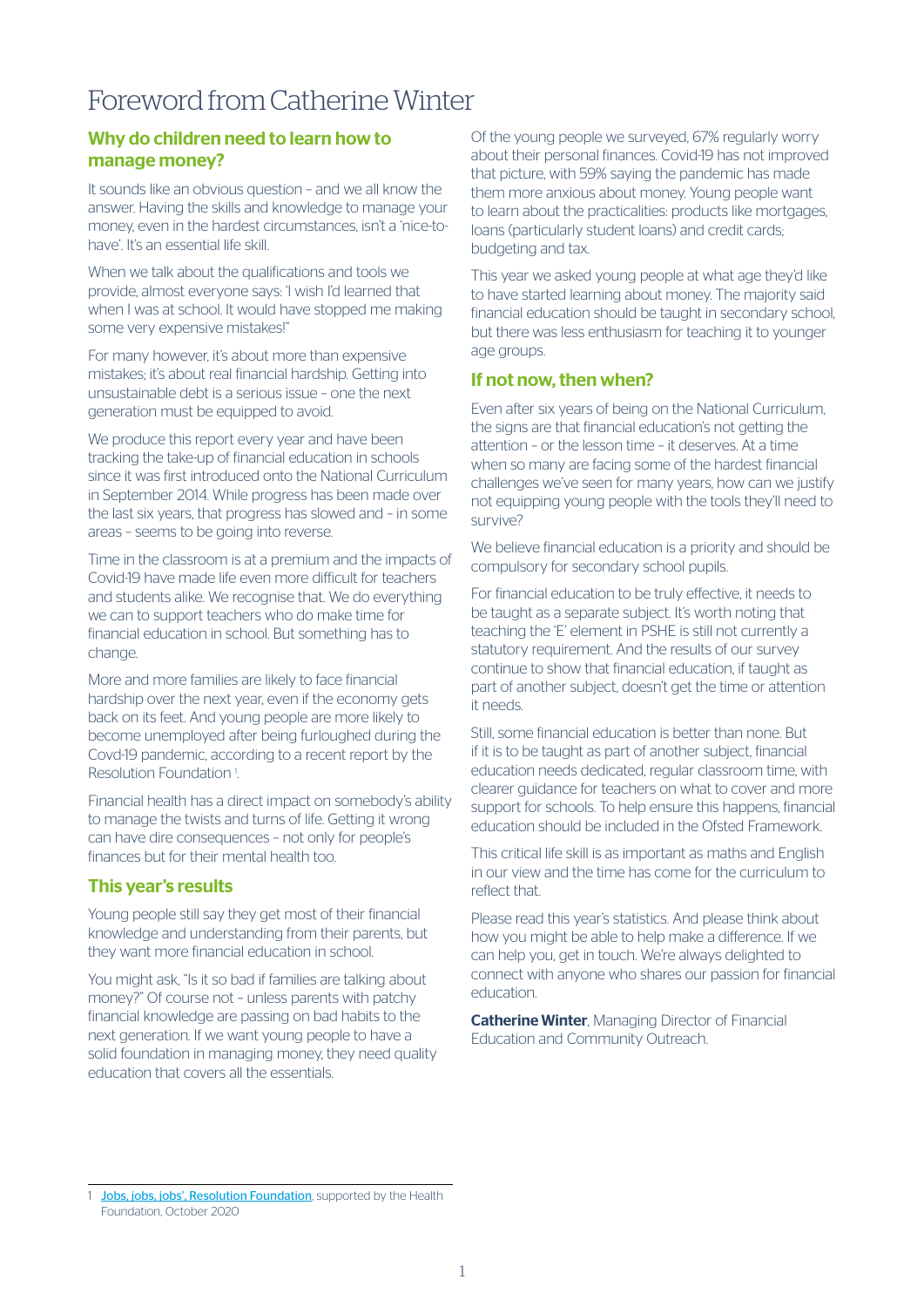

**64%** of young people say they have access to financial education in school.

There's been no change since last year (2019: 64%)



Of the **64%** who say they have received financial education of some sort:

- 19% had access within the last month (2019: 18%)
- 18% in the last year (2019: 17%)
- 15% more than a year ago (2019: 15%)
- 58% say they have access for less than an hour a week (2019: 57%)

A significant number **(75%)** say that most of their financial understanding and knowledge comes from their parents (2019: 69%). That increases to **88%** when those who say they are self-taught are included. Only 8% cite school as their main source of financial education.



The percentage who say they worry about money remains high at **67%** (2019: 69%)

- That increases to 82% in the 17-18 age group (2019: 82%)
- 59% say that Covid-19 has made them feel more anxious about money



**83%** want to learn more about money and finance in school – a 1% increase compared to last year.



#### When asked at what age they'd like to start learning about money:

- 54% said between the ages of 11-14
- 27% said between the ages of 15-18
- 7% said from the age of ten, with only a few suggesting younger ages

### What would they like to learn more about?

**Financial products** – such as mortgages, pensions, loans and credit cards – along with budgeting and debt management came top, followed closely by tax.



**77%** said they hadn't received any information about tax in school (2019: 78%).

**41%** do not know or are unsure how a student loan works (2019: 37%).

**32%** would like to learn more about pursuing a career in the finance sector.

### What do those surveyed plan to do on leaving secondary education?



**62%** said they intended to go to university, with a further **21%** saying they plan to study at college and **6%** saying they'd like to take an apprenticeship.

Only **2%** plan to seek full-time employment when they leave school.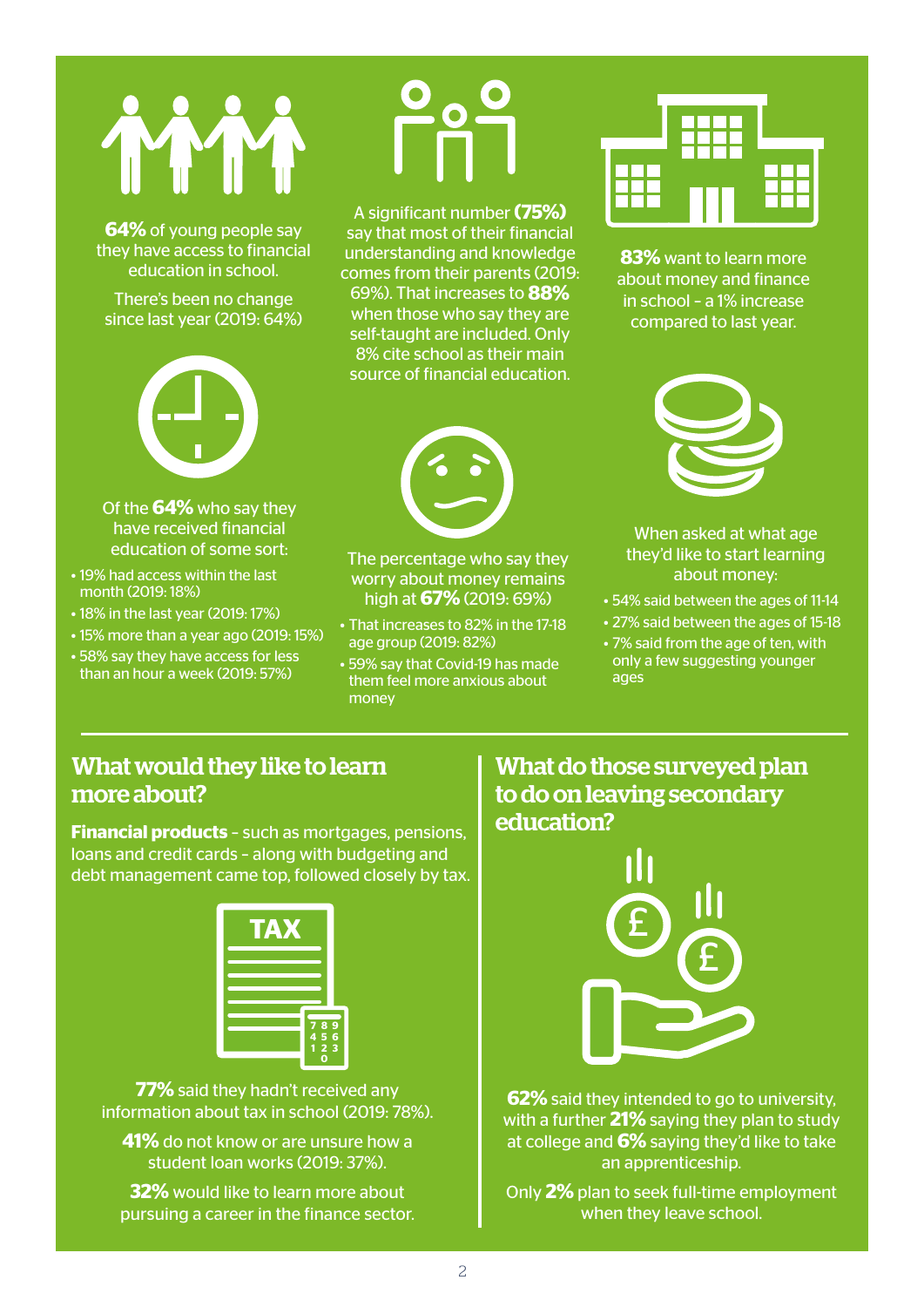### Key results

#### What do we know about young people's experiences of financial education?

• Less than two-thirds (64%) of young people receive financial education in school, which shows no improvement on last year. There was a marked improvement in young people reporting that they had some access to financial education following its introduction onto the National Curriculum in September 2014 - more than doubling between 2015 and 2018. But that progress has plateaued over the last three years.



#### **Do you study personal finance in school?** 70%

• It's worth noting that the older age group (17–18) are still less likely to have access to financial education and girls still trail behind boys. That's consistent with previous years, again demonstrating a lack of progress in recent years.



#### **I don't study personal finance at school: by gender and age**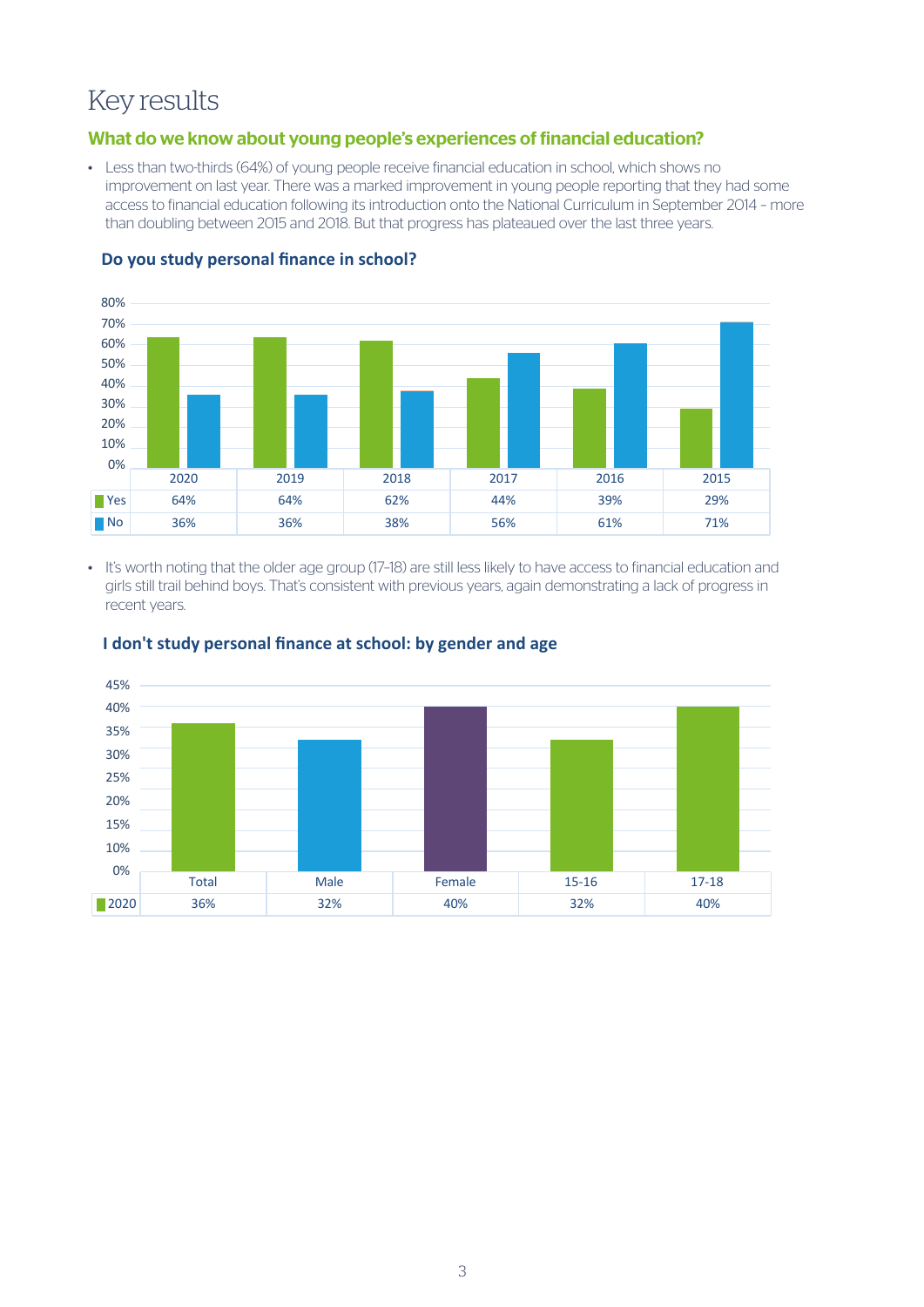• Asked when they last studied personal finance, only 19% of our respondents said, "within the last month". That's broadly consistent with last year, but still significantly down on figures in previous years. More worrying, nearly one-quarter of respondents (23%) couldn't remember when they last studied personal finance.



#### **When did you last have a lesson that discussed personal finance?**

• Of those who do study personal finance, more than half (58%) say they have access for less than an hour a week. Compared to previous figures, those numbers are going in the wrong direction.



#### **How many hours do you study personal finance a week?**

*Base: All those who learn about money or personal finance at school*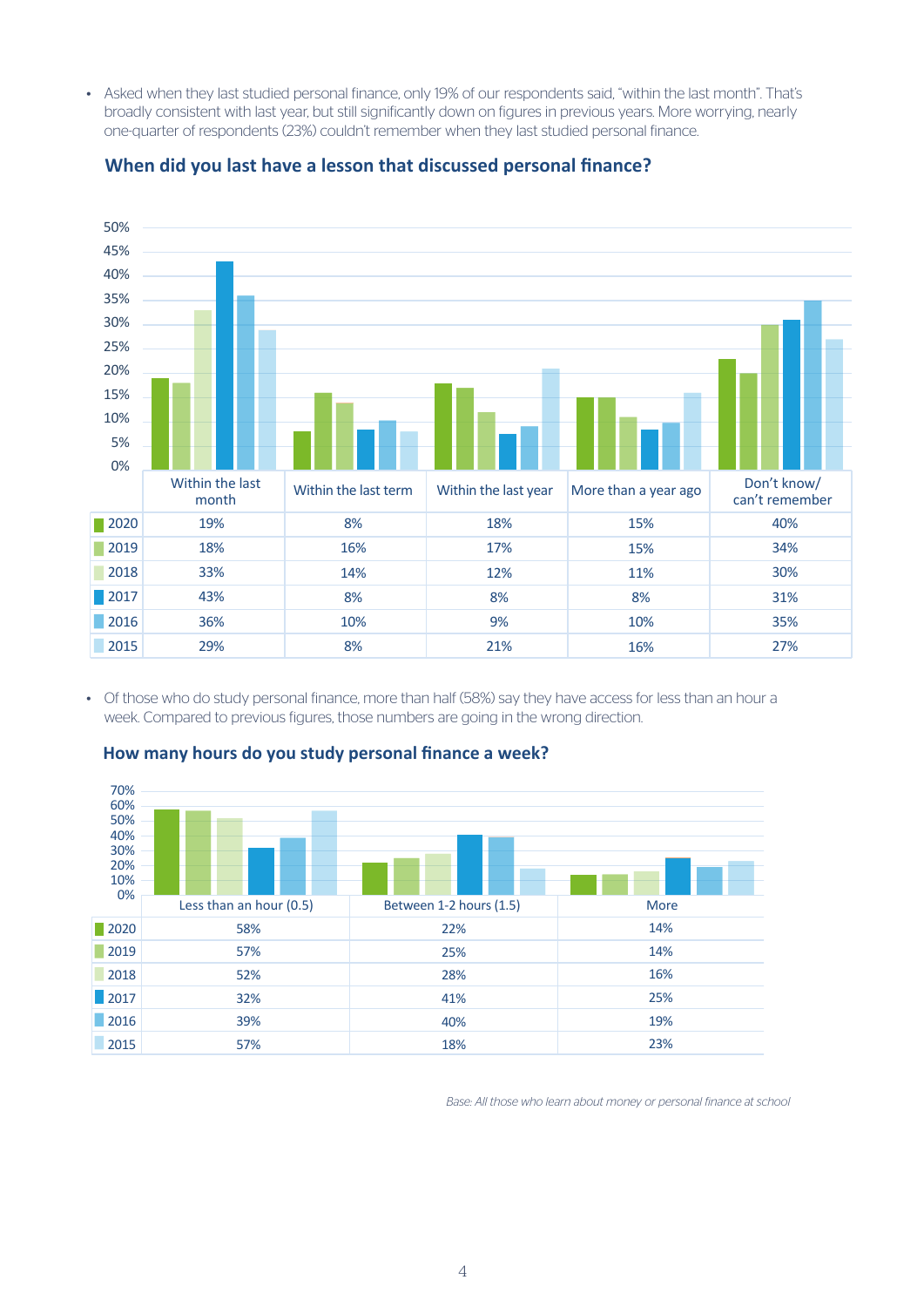#### How do young people learn about personal finance in school?

• The most popular subjects for delivering financial education are still Personal Social Health and Economic education (PSHE) and Citizenship. It's also worth noting that teaching the 'E' element of PSHE is not currently a statutory requirement.



#### **How do you learn about personal finance in school?**

*Base: All those who learn about money or personal finance at school*

- The way young people receive financial education at school also varies by age and gender. Higher percentages for younger age groups are likely to reflect mandatory subjects at GCSE. At A Level, more male students are likely to choose subjects like maths and economics which may be why more boys report receiving financial education than girls do. There was a base change in 2018 so previous data is not comparable.
- The most notable finding here, however, is that 40% of 17 to 18-year-olds and 32% of those aged 15–16, don't receive any personal finance teaching at all.

#### How young people learn about personal finance in school, by age (2020)

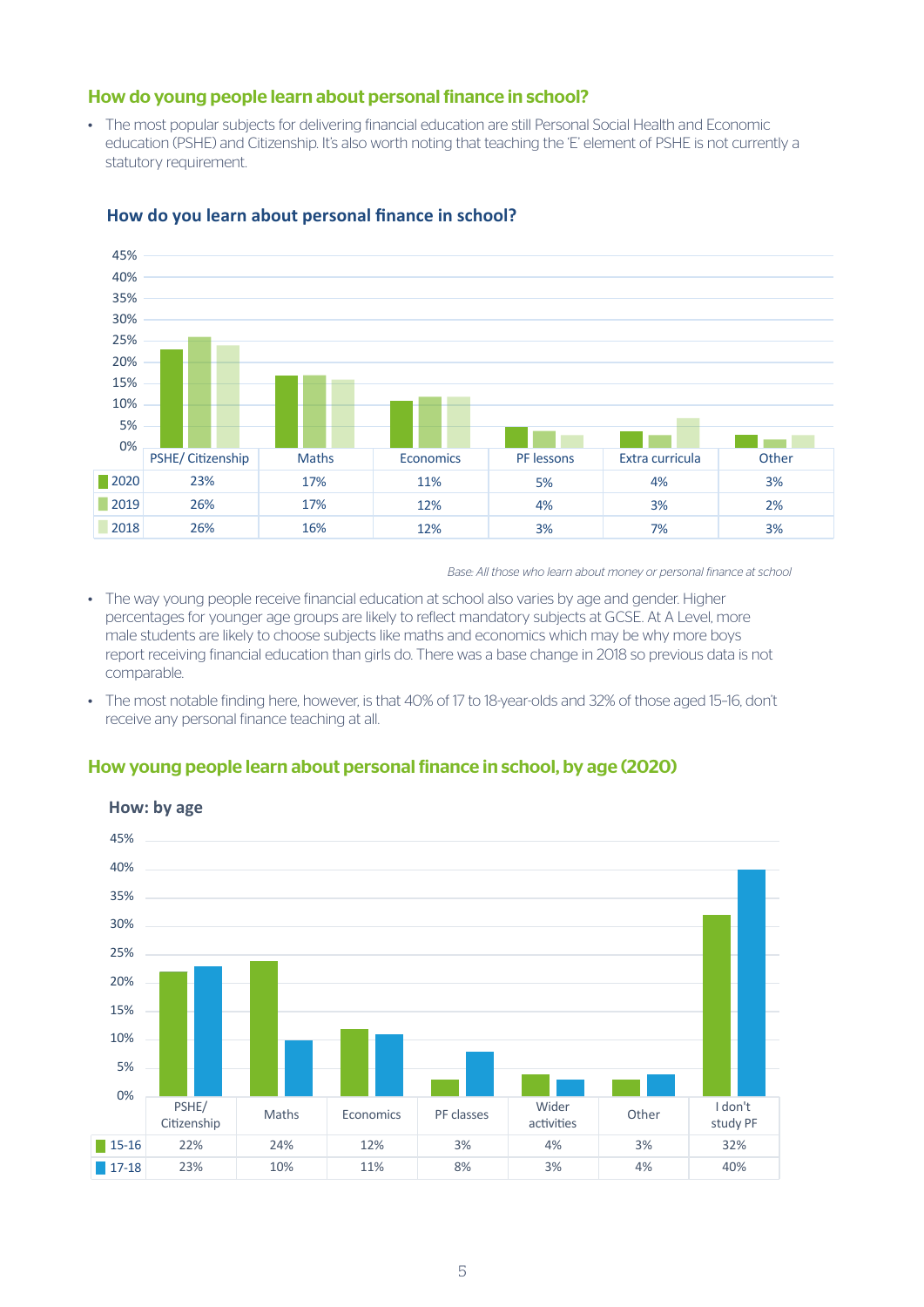#### How young people learn about personal finance in school, by gender (2020)



#### **How: by gender**

• This year we asked young people about the resources they have. This was to help us understand whether schools are using textbooks, course materials, materials from third parties or developing their own learning content. The results suggest that most schools develop their own content, with very few using formal course materials or textbooks.



#### **What materials have you had access to?**

 $\blacksquare$  Total  $\blacksquare$  Male  $\blacksquare$  Female  $\blacksquare$  =  $\blacksquare$  15-16  $\blacksquare$  17-18

| What materials have you had access to?        | <b>Total</b> | <b>Male</b> | <b>Female</b> | $15 - 16$ | $17 - 18$ |
|-----------------------------------------------|--------------|-------------|---------------|-----------|-----------|
| A one-off workshop or activity                | 21%          | 20%         | 21%           | 15%       | 27%       |
| Financial education textbook                  | 14%          | 17%         | 11%           | 19%       | 8%        |
| Materials from a bank or private organisation | 14%          | 14%         | 14%           | 13%       | 15%       |
| Content from a formal qualification           | 10%          | 13%         | 7%            | 10%       | 9%        |
| Bank of England materials for schools         | 8%           | 10%         | 7%            | 10%       | 6%        |
| Materials from a charity                      | 5%           | 6%          | 4%            | 5%        | 5%        |
| I IBE course content                          | 4%           | 6%          | 3%            | 4%        | 5%        |
| None of the above                             | 49%          | 44%         | 54%           | 50%       | 47%       |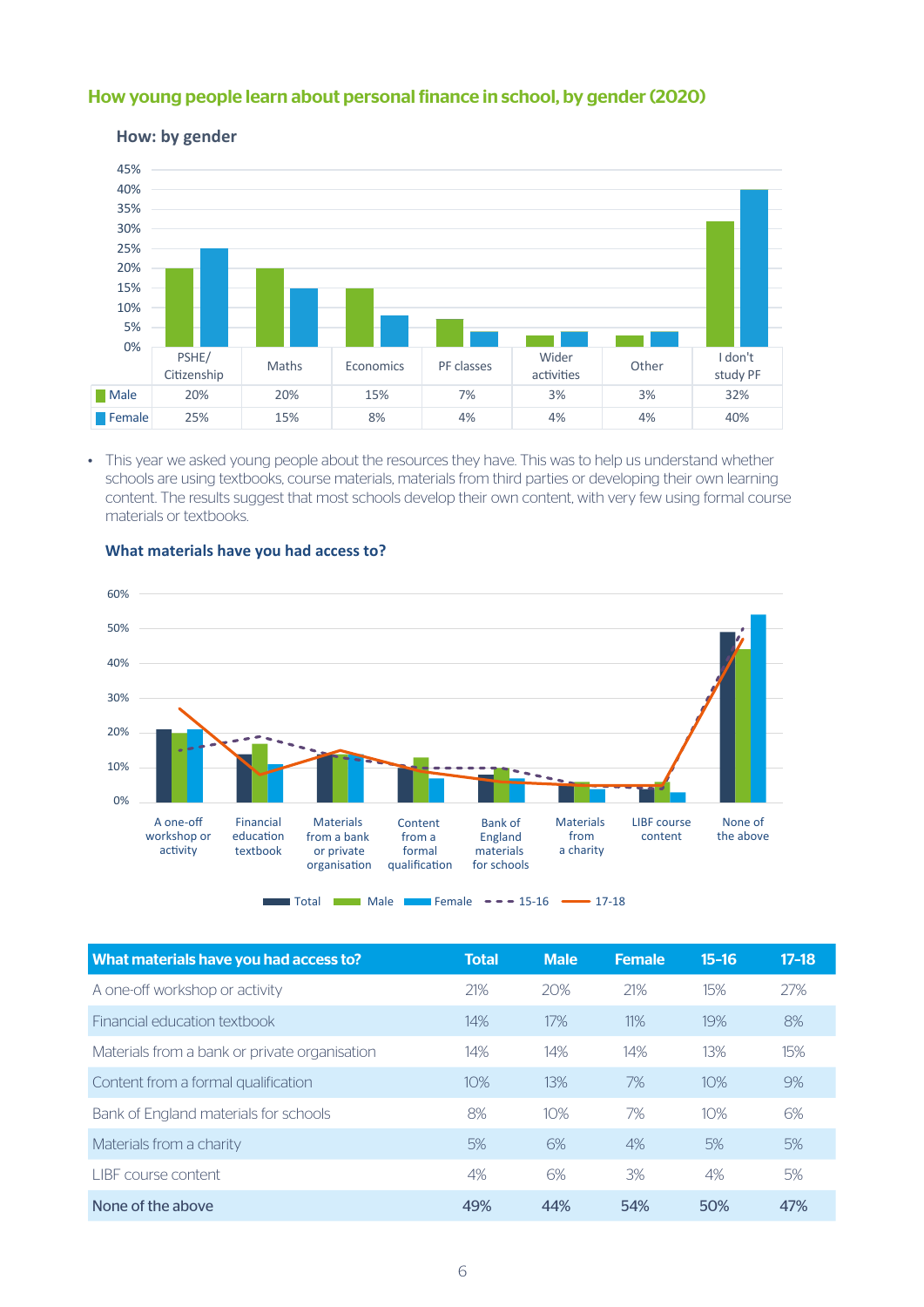#### Where do young people get most of their financial understanding from?

• This year 75% say they get most of their financial understanding from parents and family, a slight increase on 2019. Only 8% cited school – a figure that's stayed fairly constant over the years despite financial education being introduced onto the National Curriculum in 2014.



#### **Where do you get most of your financial understanding from?**

*\*2015 data was not comparable.* 

• We found that males are more likely to teach themselves about money, as are older students. Perhaps the prospect of leaving home and having to be financially self-sufficient prompts some young people to learn what they can about managing their finances as they prepare for adult life.



#### **Understanding: by gender (2020) Understanding: by age (2020) Understanding: by gender (2020) Understanding: by age (2020)**

 $\blacksquare$  Male  $\blacksquare$  Female 17-18

### 100%

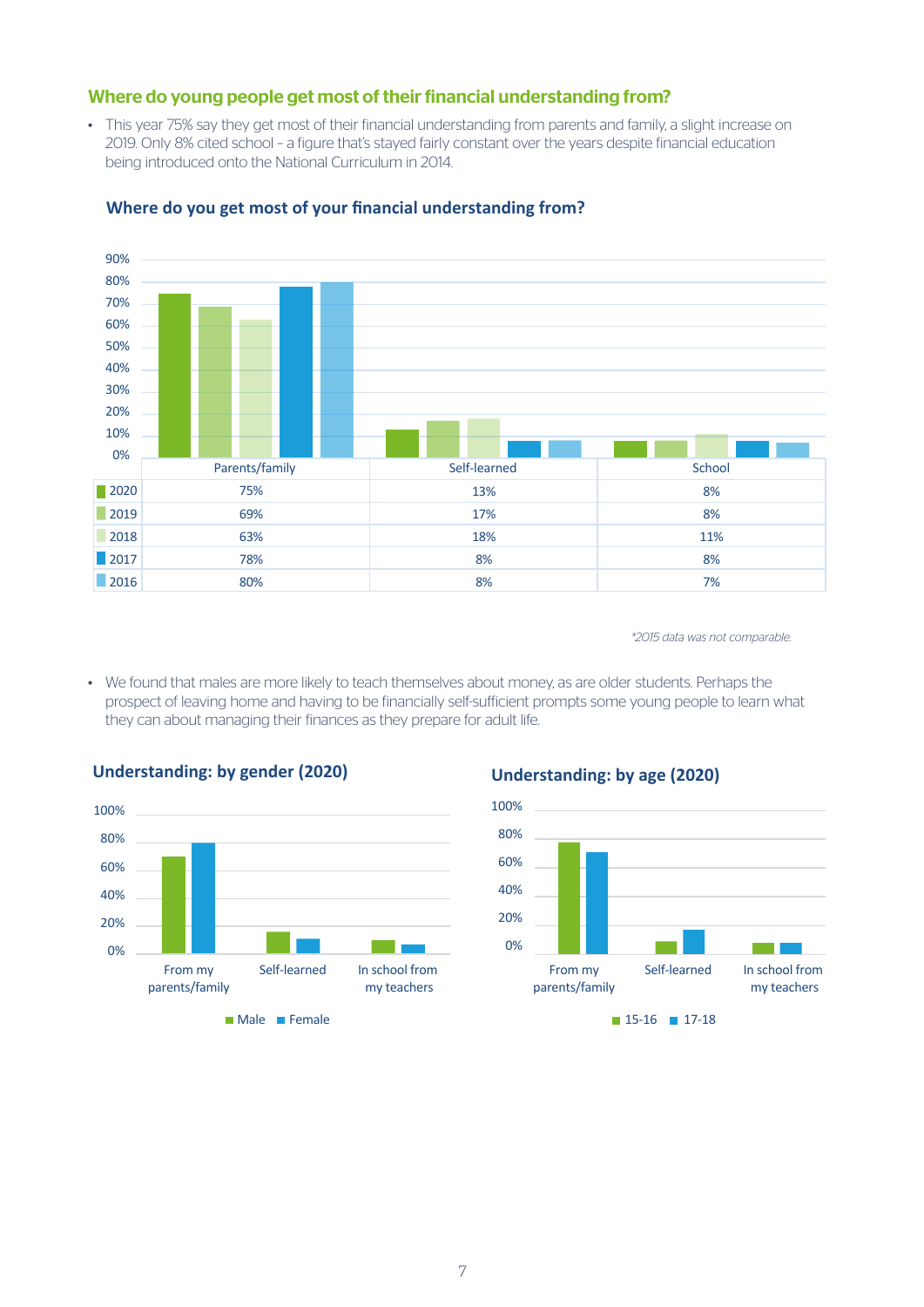#### Do they worry about money?

• This year, over two-thirds (67%) of young people said they worry about money with a total of 42% saying they worry about money monthly or more frequently.



#### **Do you ever worry about money or your personal finances?**

 *\*Question not asked in 2015.* 

• That figure increases to 82% among 17 to 18-year olds – for whom working life and independence is getting ever closer – and is higher among females than males (figures highlighted in orange).

| 2020 results by gender and age | <b>Total</b> | <b>Male</b> | <b>Female</b> | $15-16$ | $17-18$ |
|--------------------------------|--------------|-------------|---------------|---------|---------|
| Yes, daily                     | 11%          | 8%          | 13%           | 7%      | 14%     |
| Yes, weekly                    | 18%          | 16%         | 20%           | 12%     | 24%     |
| Yes, monthly                   | 13%          | 13%         | 13%           | 10%     | 17%     |
| Yes, less often                | 25%          | 25%         | 26%           | 23%     | 27%     |
| <b>No</b>                      | 31%          | 36%         | 25%           | 45%     | 16%     |
| Don't know                     | 3%           | 2%          | 3%            | 4%      | 2%      |
| <b>TOTAL: YES</b>              | 67%          | 61%         | 72%           | 52%     | 82%     |

• This year, we also asked if Covid-19 was making young people feel more anxious about money. The majority (59%) confirmed that it was, but this figure rises to 71% in the 17-18 age group.

#### **Has Covid affected how you feel about money?**

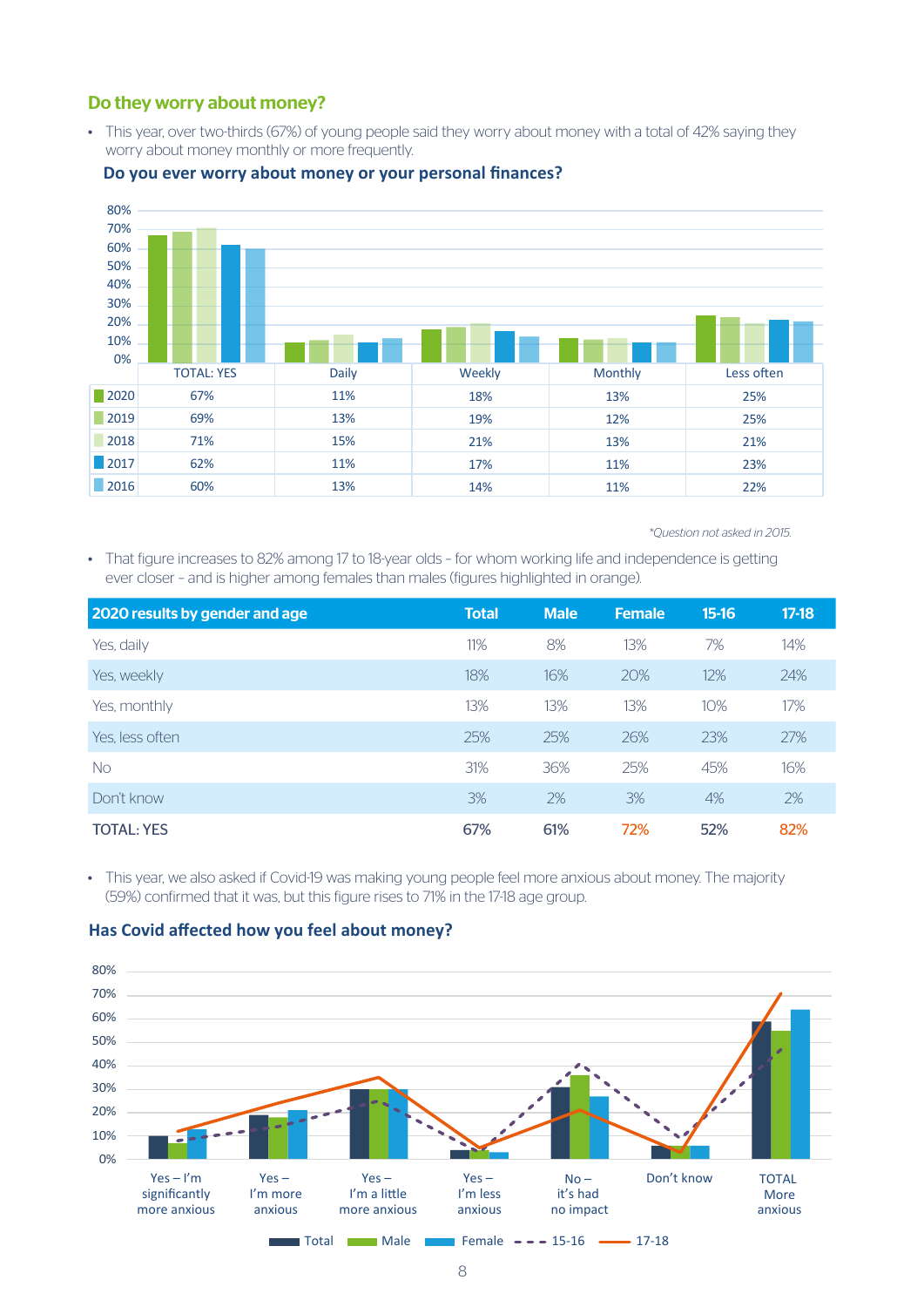| Has Covid-19 affected how you feel about money? | <b>Total</b> | <b>Male</b> | <b>Female</b> | $15 - 16$ | $17 - 18$ |
|-------------------------------------------------|--------------|-------------|---------------|-----------|-----------|
| Yes - I'm significantly more anxious            | 10%          | 7%          | 13%           | 8%        | 12%       |
| Yes - I'm more anxious                          | 19%          | 18%         | 21%           | 14%       | 24%       |
| Yes - I'm a little more anxious                 | 30%          | 30%         | 30%           | 25%       | 35%       |
| Yes - I'm less anxious                          | 4%           | 4%          | 3%            | 3%        | 5%        |
| No - it's had no impact                         | 31%          | 36%         | 27%           | 41%       | 21%       |
| Don't know                                      | 6%           | 6%          | 6%            | 9%        | 3%        |
| <b>TOTAL: More anxious</b>                      | 59%          | 55%         | 64%           | 47%       | 71%       |

#### Do young people want to learn more about money and personal finance in school?

• The number of young people who want more financial education in school remains very high at 83% across all respondents, and is particularly high among 17 to 18-year olds (89%). (This question was not asked in 2015 or 2016).

| 2020 results by gender and age | <b>Total</b> | <b>Male</b> | <b>Female</b> | 15-16 | $17-18$ |
|--------------------------------|--------------|-------------|---------------|-------|---------|
| Yes                            | 83%          | 81%         | 87%           | 78%   | 89%     |
| <b>No</b>                      | 9%           | 11%         | 6%            | 10%   | 7%      |
| Don't know                     | 8%           | 9%          | 7%            | 12%   | 4%      |

• We also asked young people what age they'd like to have started learning about money and finance in school. Over half (54%) would have liked to start learning between the ages of 11-14.



#### **At what age would you like to start learning about money and finance in school?**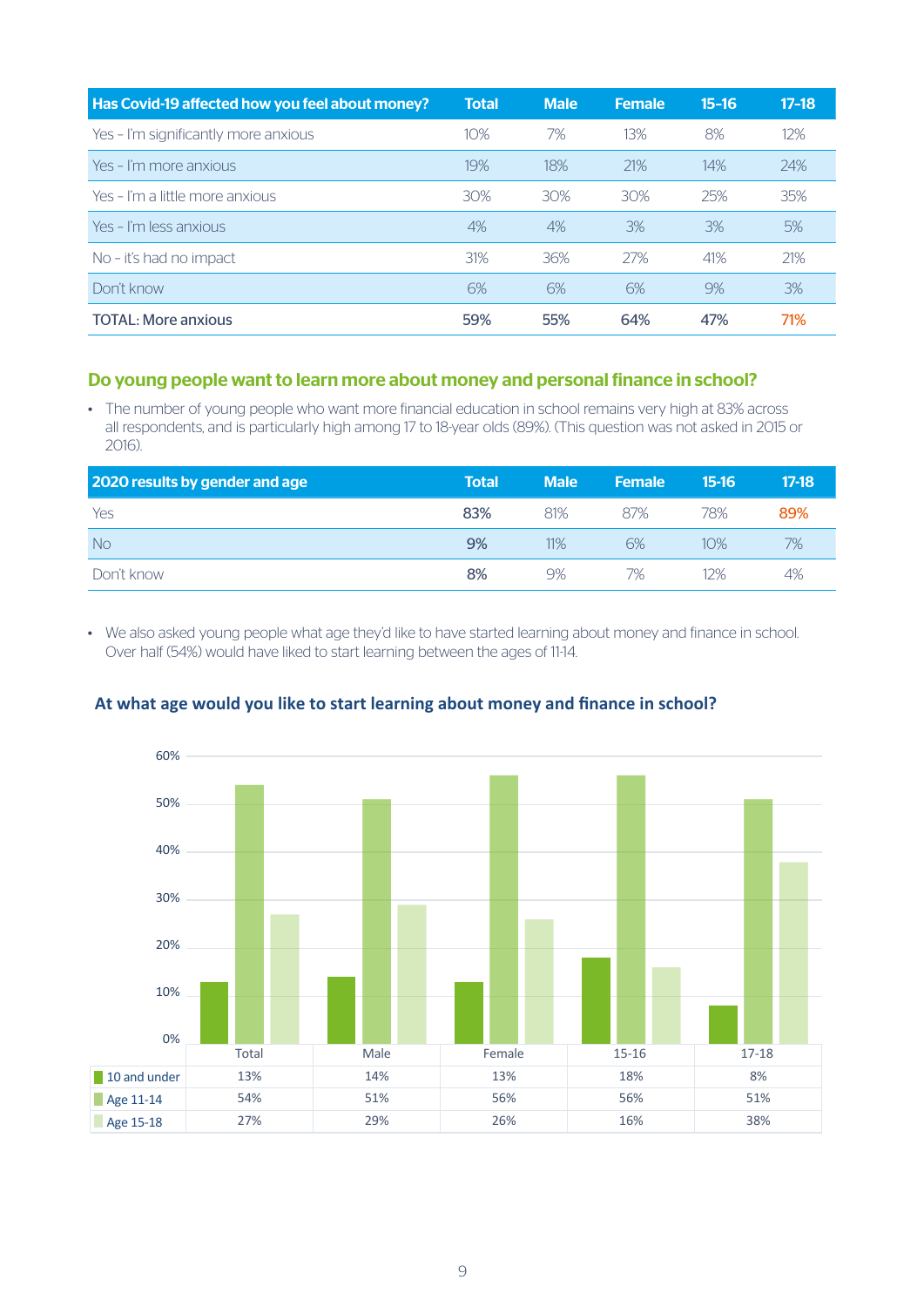#### What would young people like to learn more about?

- Learning about different types of products mortgages, pensions, credit cards and savings are top priorities for 81% of young people, closely followed by budgeting, debt, tax and essential versus discretionary spending.
- 32% would also like to learn more about careers in the finance sector.



#### **What would you like to learn more about?**

*Base: all those who want to learn more about personal finance at school*

• Overall, there was little variation in the types of things young people would like to learn more about, based on gender. However, it's notable that females were more interested in products, budgeting, debt and tax, and more males than females were interested in careers in finance.



#### **What would you like to learn more about: by gender**

*Base: all those who want to learn more about personal finance at school*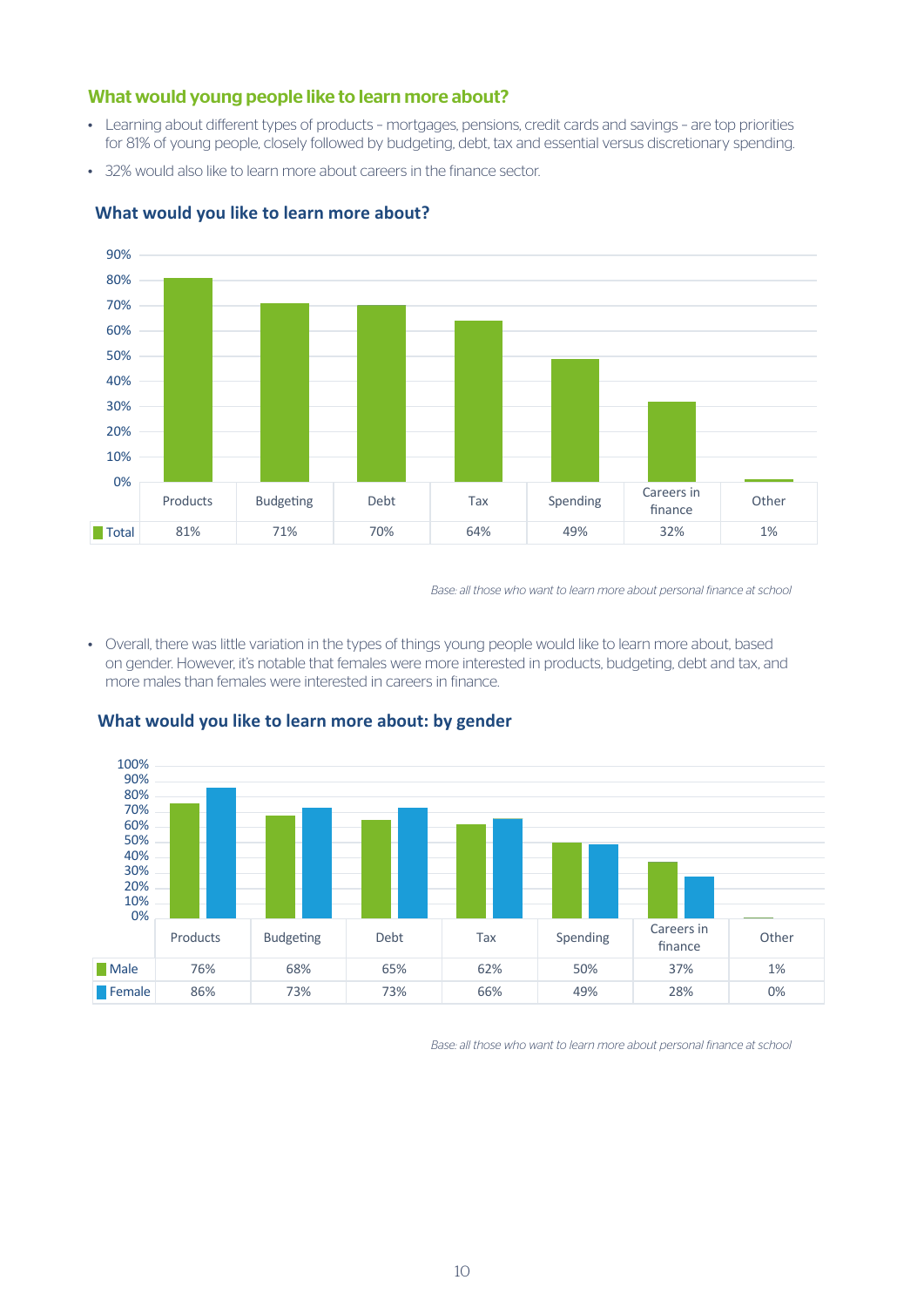• While 51% of the 15 to 16-year-old age group would like to learn about tax, over three-quarters (76%) of those aged 17-18 wanted to know about it. This may be because more of that age group have part-time jobs or are thinking about working in the near future.



#### **What would you like to learn more about: by age**

*Base: all those who want to learn more about personal finance at school*

#### Key results by school type

- Results by school type tend to follow the overall results, but there are some notable exceptions from the general survey population. Students at independent schools worry more about money, for example, and report the highest levels of Covid-related anxiety (highlighted in orange).
- There is little variation across the school types in terms of appetite to learn more about personal finance in most instances the percentages wanting to learn more are over 80%, with one exception in the 'Other' group of 75%. Over four-fifths (at least 80% in all categories) expressed an interest in learning more about financial products such as mortgages, pensions and credit cards.

| <b>Core questions</b>                                                    | <b>Total</b> | <b>Academy</b> | <b>State/Local</b><br><b>Education Authority</b> | <b>Independent</b> | <b>Other</b> |
|--------------------------------------------------------------------------|--------------|----------------|--------------------------------------------------|--------------------|--------------|
| I worry about money and/or<br>personal finances                          | 67%          | 60%            | 67%                                              | 79%                | 72%          |
| Covid-19 has made me feel more<br>anxious about money                    | 59%          | 56%            | 58%                                              | 67%                | 64%          |
| I don't study money or personal<br>finance at school                     | 36%          | 32%            | 38%                                              | 23%                | 49%          |
| I would like to learn more about<br>personal finance:                    | 83%          | 81%            | 86%                                              | 84%                | 75%          |
| • products, like mortgages, pensions,<br>credit cards                    | 81%          | 80%            | 81%                                              | 80%                | 86%          |
| budgeting<br>$\bullet$                                                   | 71%          | 73%            | 71%                                              | 63%                | 68%          |
| $\cdot$ debt                                                             | 70%          | 70%            | 70%                                              | 62%                | 76%          |
| $\bullet$ tax                                                            | 64%          | 62%            | 62%                                              | 75%                | 68%          |
| I get most of my understanding about<br>money from my parents            | 75%          | 79%            | 75%                                              | 65%                | 74%          |
| I get most of my understanding about<br>money from my teachers in school | 8%           | 8%             | 8%                                               | 14%                | 6%           |

#### Results by school type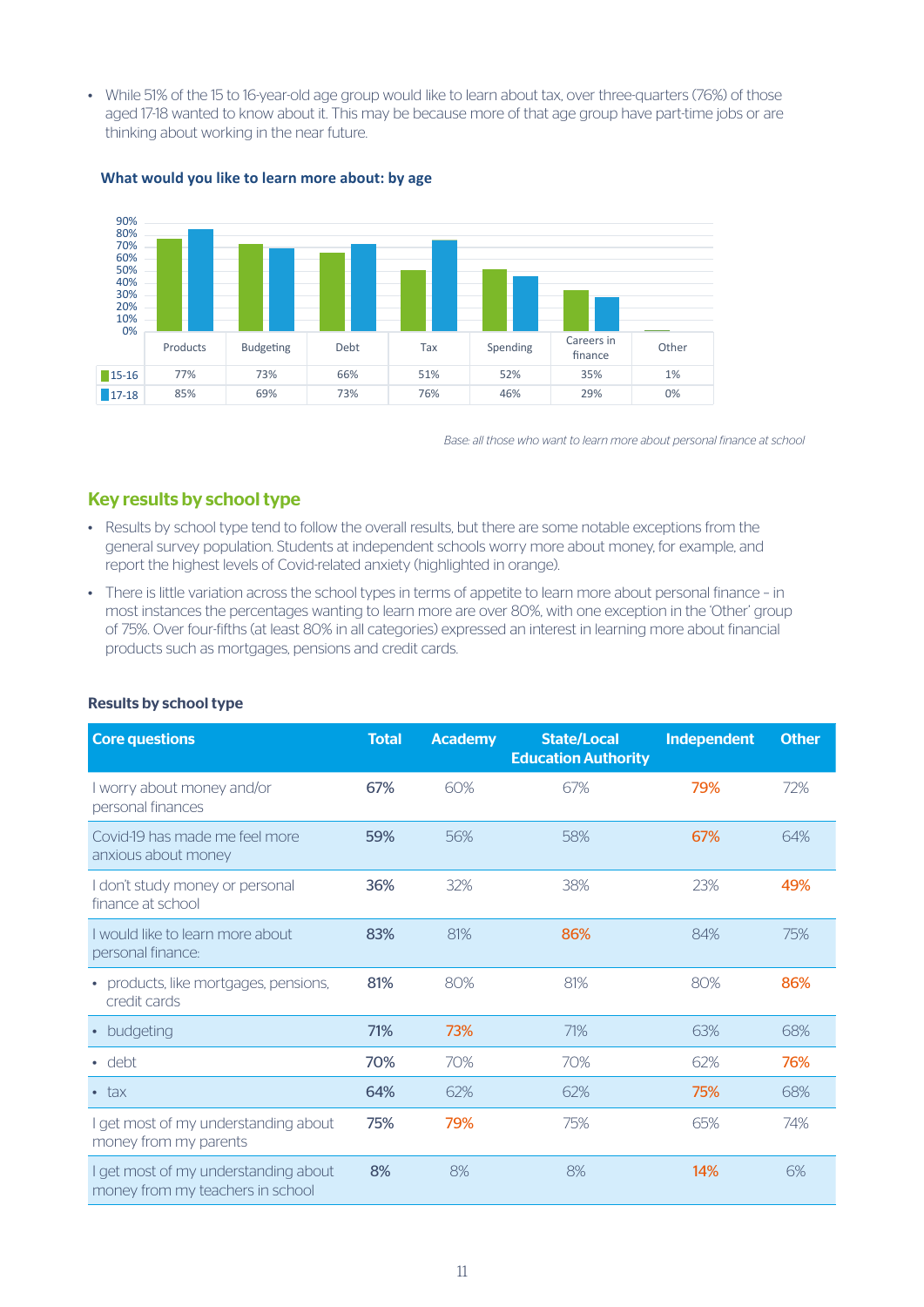#### Plans for the future

• This year is the first time that we asked students what they planned to do after leaving secondary education. Most say they intend to go to university or college, with a few citing apprenticeships. Very few (2%) expect to seek full-time employment.



#### **What do you plan to do when you leave secondary education?**

| What do you plan to do after leaving<br>secondary education? | <b>Total</b> | <b>Male</b> | <b>Female</b> | $15-16$ | $17-18$ |
|--------------------------------------------------------------|--------------|-------------|---------------|---------|---------|
| Go to university                                             | 62%          | 58%         | 67%           | 37%     | 88%     |
| Go to college                                                | 21%          | 21%         | 20%           | 38%     | 3%      |
| Apply for an apprenticeship                                  | 6%           | 9%          | 4%            | 9%      | 3%      |
| Seek full time employment                                    | 2%           | 2%          | 1%            | 2%      | $1\%$   |
| Not sure yet                                                 | 8%           | 9%          | 7%            | 14%     | 3%      |
| None of the above                                            | 1%           | 1%          | 1%            | $1\%$   | 1%      |

#### Do you intend to take out a student loan?

• With so many respondents saying they expect to go to university or college, we wondered how they are planning to pay for it. So, we asked if they intended taking out a student loan. The majority said yes – particularly in older age groups – with slightly more females responding yes than males. There is also some variation by school type.

|            |              |             | <b>Gender</b> | Age   |         |                     |     |                  |              |
|------------|--------------|-------------|---------------|-------|---------|---------------------|-----|------------------|--------------|
|            | <b>Total</b> | <b>Male</b> | <b>Female</b> | 15-16 | $17-18$ | Independent Academy |     | <b>State/LEA</b> | <b>Other</b> |
| Yes        | 63%          | 59%         | 68%           | 42%   | 85%     | 72%                 | 57% | 64%              | 67%          |
| <b>No</b>  | 16%          | 21%         | 12%           | 23%   | 9%      | 18%                 | 18% | 15%              | 19%          |
| Don't know | 21%          | 21%         | 20%           | 35%   | 6%      | 10%                 | 26% | 21%              | 15%          |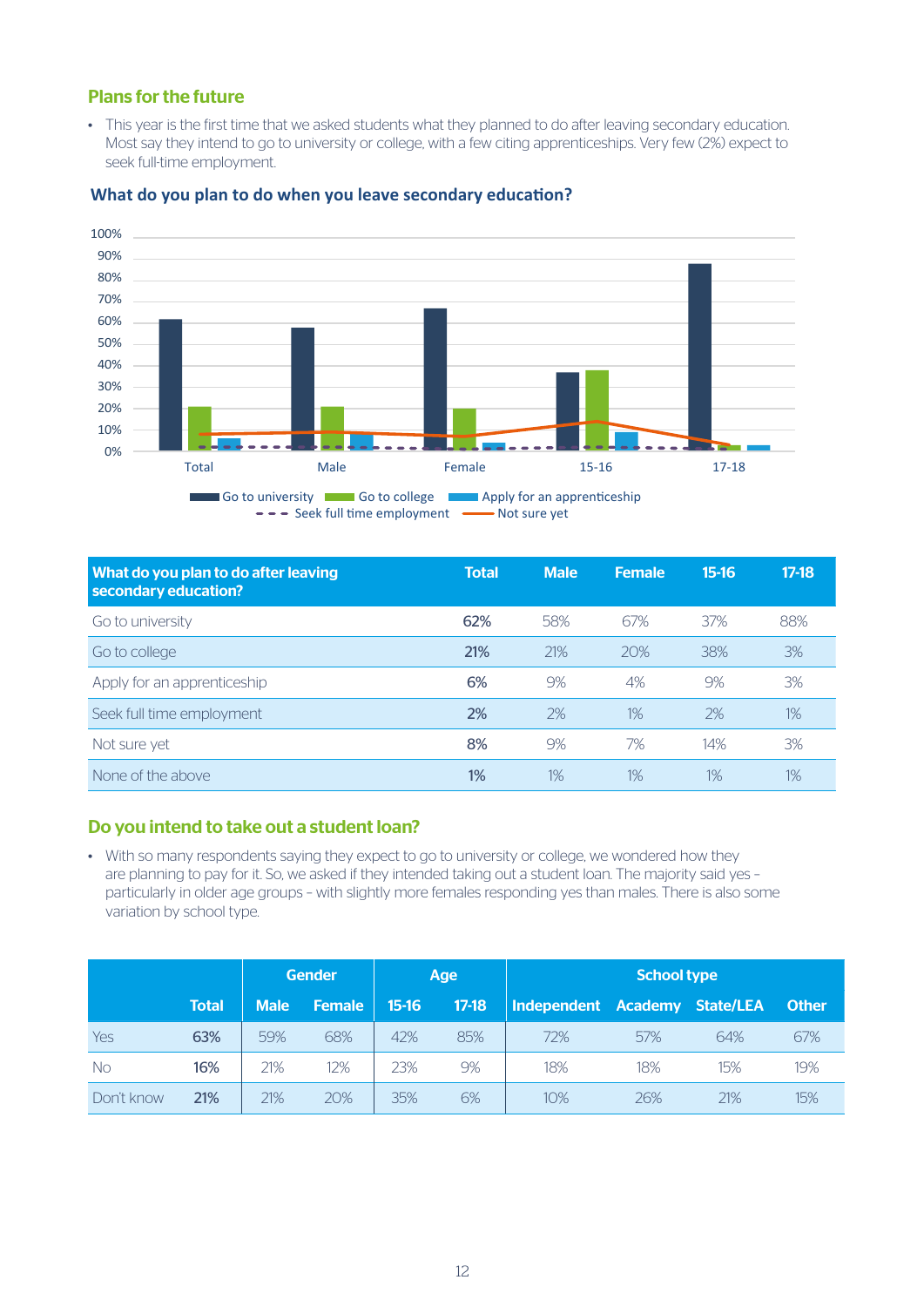- We asked those who said they were likely to take out a student loan if they understood how student loans work. A significant number said no.
- While many students say they understand how a student loan works, there are quite interesting differences by gender and age. It's worrying that over 50% of 15 to 16-year-olds don't understand how student loans work, as this is a critical time for deciding future studies and careers.



#### **Do you understand how a student loan works?**

#### What do you know about tax?

• We also asked young people whether they'd been taught about tax, and if so, had access to the HMRC Tax Facts resources. Although most people pay tax at some point in their lives, a staggeringly high majority (77%) of respondents hadn't received any information about tax in school – a percentage that increases among female students.

#### Have you received information about tax in school? By gender and age

| <b>All respondents</b> | <b>Total</b> | <b>Male</b> | <b>Female</b> | $15-16$ | $17-18$ |
|------------------------|--------------|-------------|---------------|---------|---------|
| Yes                    | 18%          | 21%         | 15%           | 15%     | 21%     |
| <b>No</b>              | 77%          | 74%         | 80%           | 78%     | 75%     |
| Don't know             | 5%           | 5%          | 5%            | 7%      | 3%      |

#### If yes, have you used the HMRC Tax Facts resources? By gender and age

| All those who have learned about tax | Total | <b>Male</b> | <b>Female</b> | $15-16$ | $17-18$ |
|--------------------------------------|-------|-------------|---------------|---------|---------|
| Yes                                  | 21%   | 23%         | 19%           | 34%     | 12%     |
| <b>No</b>                            | 62%   | 66%         | 58%           | 48%     | 73%     |
| Don't know                           | 17%   | 12%         | 23%           | 18%     | 15%     |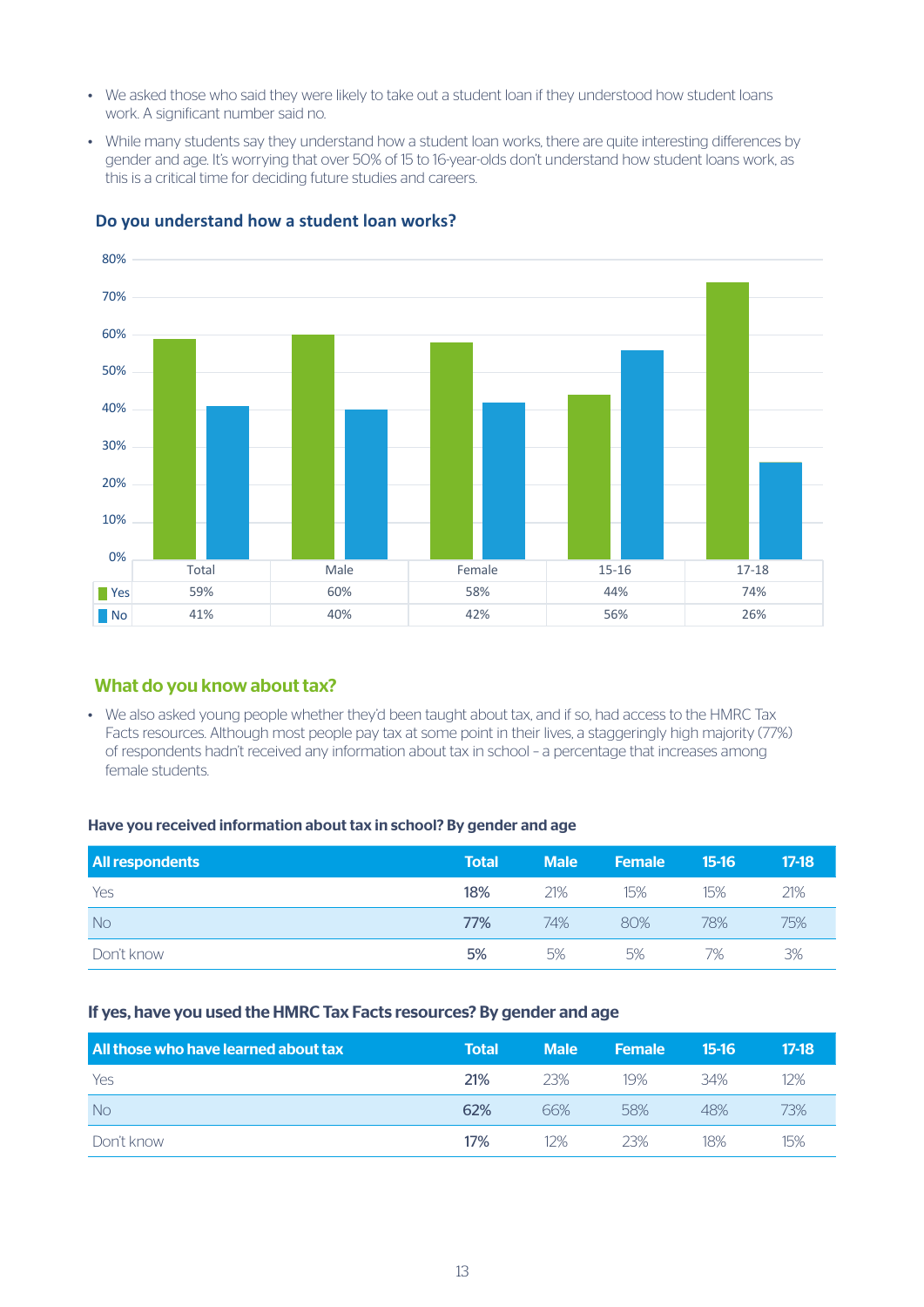#### Financial products

#### The financial products young people have or use

• There's been a jump in the number of young people saying they have a current account (70%), with many now having debit or cash cards. Unsurprisingly, the use of digital products is growing, with more young people using banking apps and mobile payments compared to previous years.



#### **Products I have or use: by year (2020-2016)**



#### **Products I have or use: detail for 2020**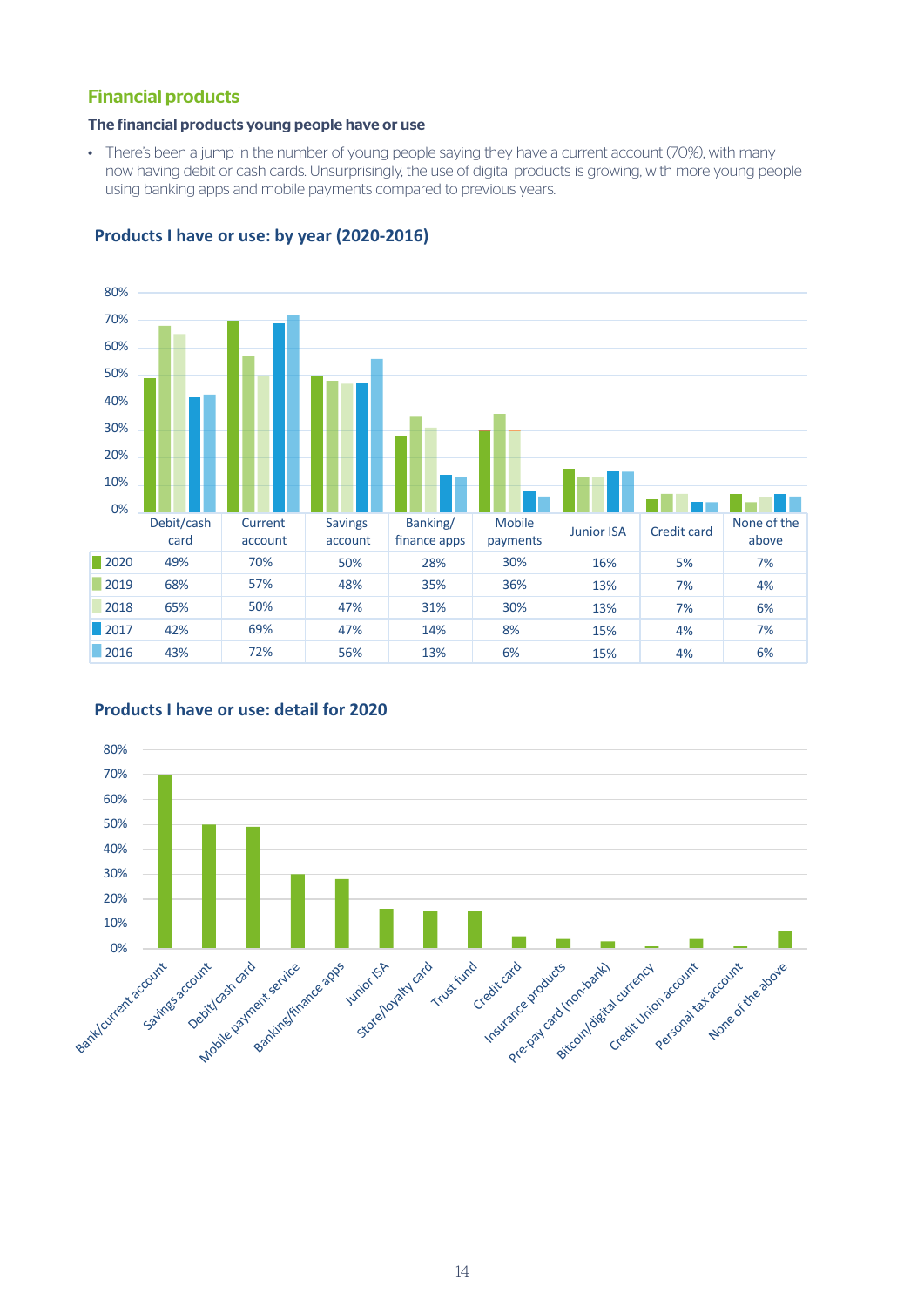#### Who do you bank with?

• Of those who have a current account, the majority bank with traditional high street providers such as Barclays, Lloyds, NatWest and Midland, or with building societies. The use of 'neo-banks' has dropped from last year.



#### **Who do you bank with?**

#### What's the main reason you chose the bank account you currently have?

• The reasons young people gave for choosing their banking provider haven't changed much from 2019, with more than half saying they were influenced by their parents.



#### **What's the main reason you chose the bank account you currently have?**

- **Ethical Other**
- **Ethical reasons**
- **Good customer service**
- Good financial perks
- **Reputation** Best online and mobile services
- **Reputation/brand strength**
- **Branch is nearest to where I live**
- $\blacksquare$  Best rate of interest
- **Most suitable account for my age**
- $\blacksquare$  My parents/guardians bank with them
	- **My parents/guardians chose it for me**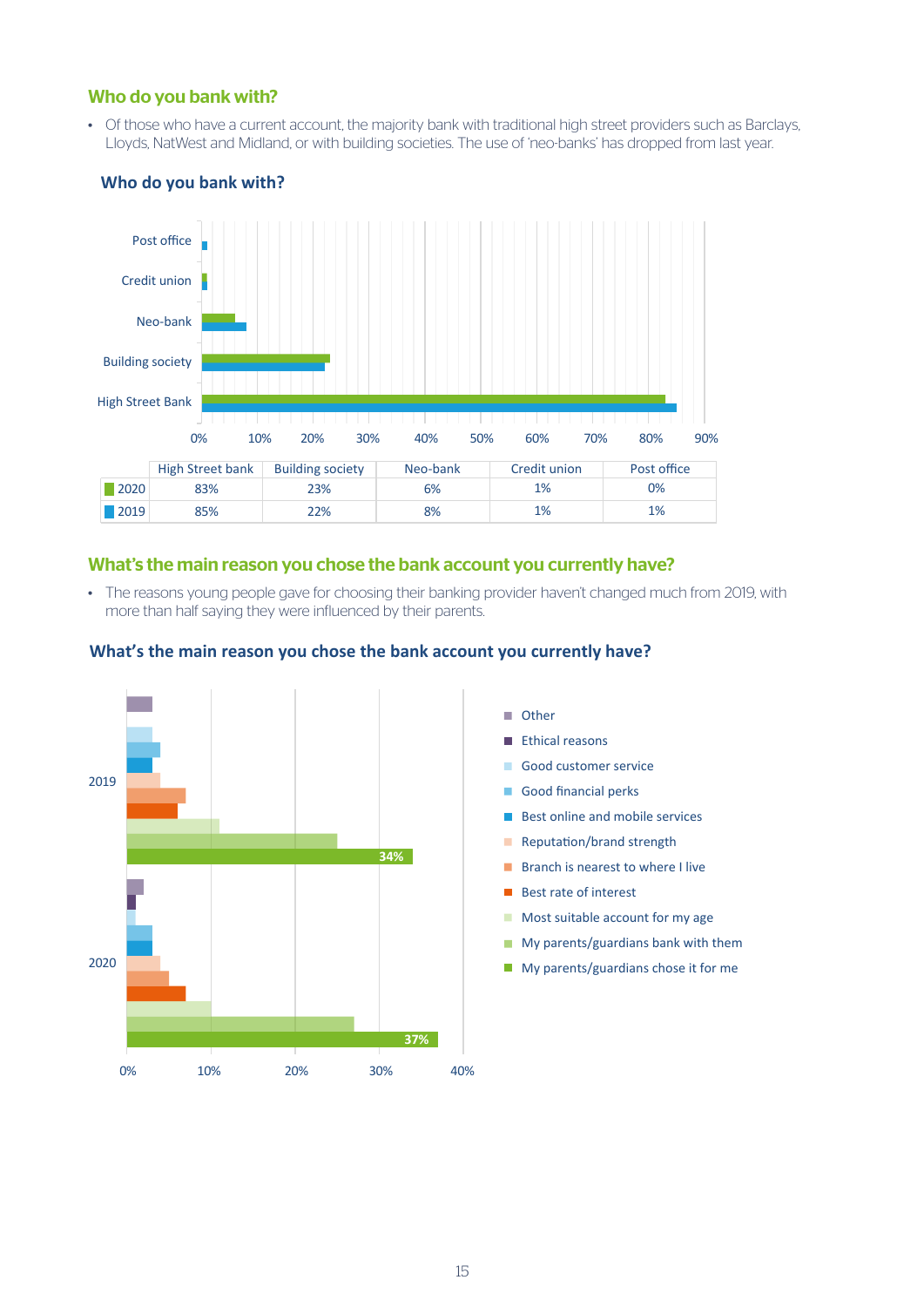- Most young people prefer to bank online, with little change from 2019, and many seem comfortable using apps.
- Most students have engaged independently with financial products of some sort (93%), although there are marked differences depending on age.
- Asked what they have done independently, just over half (54%) of our respondents mentioned contactless payments. These, along with downloading banking apps, buying online and saving for expensive items were by far the most common activities.
- More complicated activities such as researching and comparing financial products and planning a budget lag behind in popularity by a considerable margin. Only 12% have planned a budget for example, compared to 54% who've used a contactless payment method. Unsurprisingly, the older age group was more likely to have independently carried out one of the activities.



#### **Banking services used most regularly (2019-20)**

#### **Banking services used most regularly (2020)**

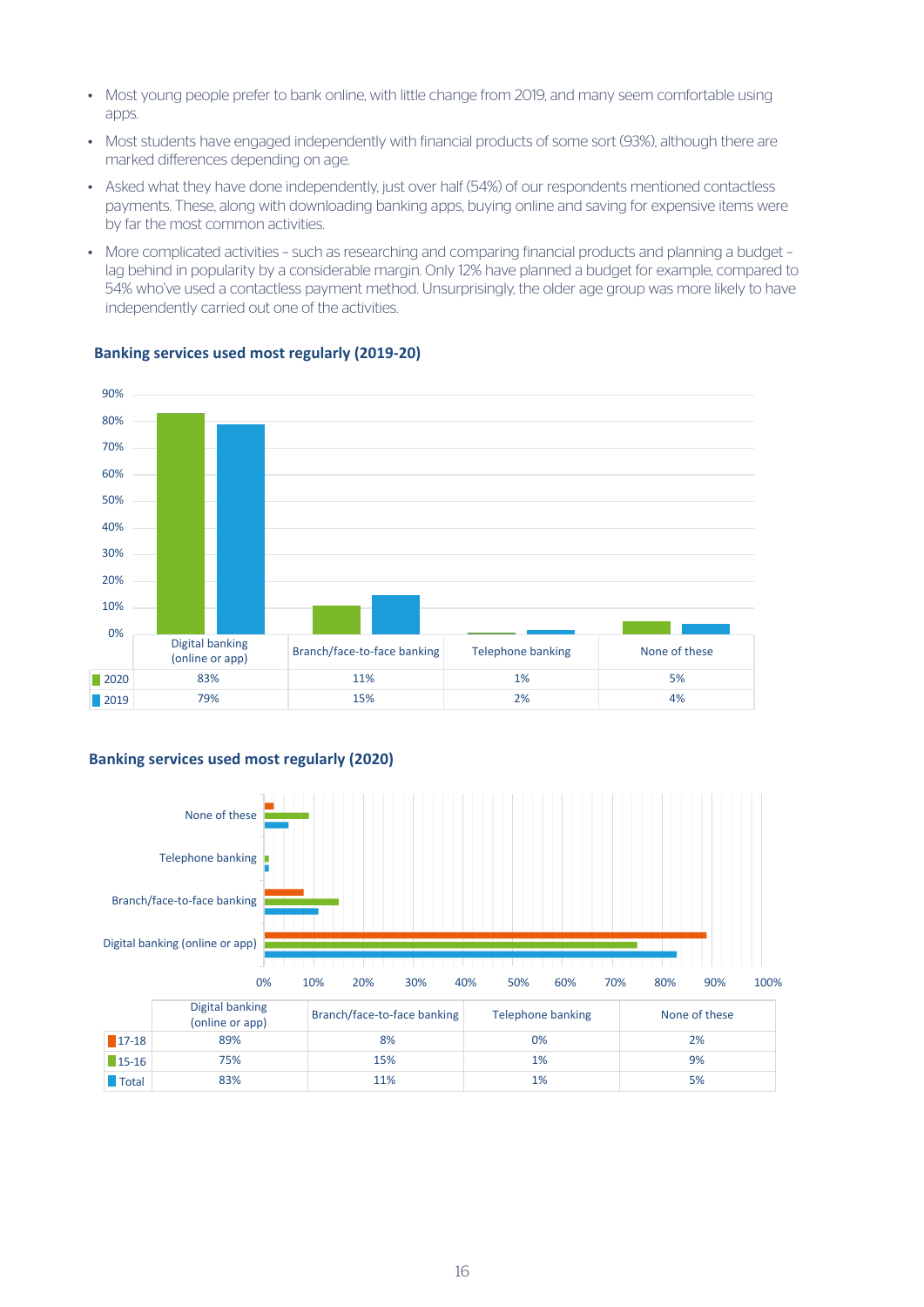| Which of the following, if any, have you ever done<br>independently (ie without any help from parents,<br>teachers, friends)? | <b>Male</b> | Female | $15 - 16$ | $17-18$ | 2020 | 2019 |
|-------------------------------------------------------------------------------------------------------------------------------|-------------|--------|-----------|---------|------|------|
| Used a contactless payment method (eg with a card<br>or smartphone)                                                           | 50%         | 59%    | 40%       | 69%     | 54%  | 58%  |
| Downloaded a banking/financial app                                                                                            | 43%         | 48%    | 29%       | 63%     | 46%  | 49%  |
| Bought products through your smartphone/tablet                                                                                | 39%         | 52%    | 31%       | 59%     | 45%  | 54%  |
| Saved to buy an expensive item                                                                                                | 41%         | 48%    | 36%       | 52%     | 44%  | 55%  |
| Opened a bank account                                                                                                         | 22%         | 23%    | 13%       | 32%     | 22%  | 24%  |
| Compared or researched different financial products to<br>get the best deal                                                   | 17%         | 16%    | 8%        | 25%     | 16%  | 23%  |
| Set up a direct debit                                                                                                         | 18%         | 12%    | 6%        | 23%     | 15%  | 15%  |
| Paid a bill by using banking services                                                                                         | 16%         | 13%    | 7%        | 21%     | 14%  | 15%  |
| Planned a budget (including using budgeting<br>websites)                                                                      | 12%         | 12%    | 6%        | 18%     | 12%  | 17%  |
| Changed or swapped your main bank account to a<br>different provider                                                          | 4%          | 3%     | 2%        | 6%      | 4%   | 6%   |
| None of these                                                                                                                 | 18%         | 17%    | 28%       | 7%      | 18%  | 11%  |

#### Have any of the following happened to you?

• In terms of their daily experiences, young people continue to experience scams, phishing, actual and/or potential fraud. One in 20 have had their cards cloned or stolen and even more (7%) have been asked for the PIN numbers. Of greater concern, over a fifth (22%) have been targeted by fraudsters asking for bank details and nearly as many (17%) by fraudsters claiming to be from HMRC. These figures underline just how vulnerable young people are to financial crime.

#### **Have any of the following ever happened to you?**

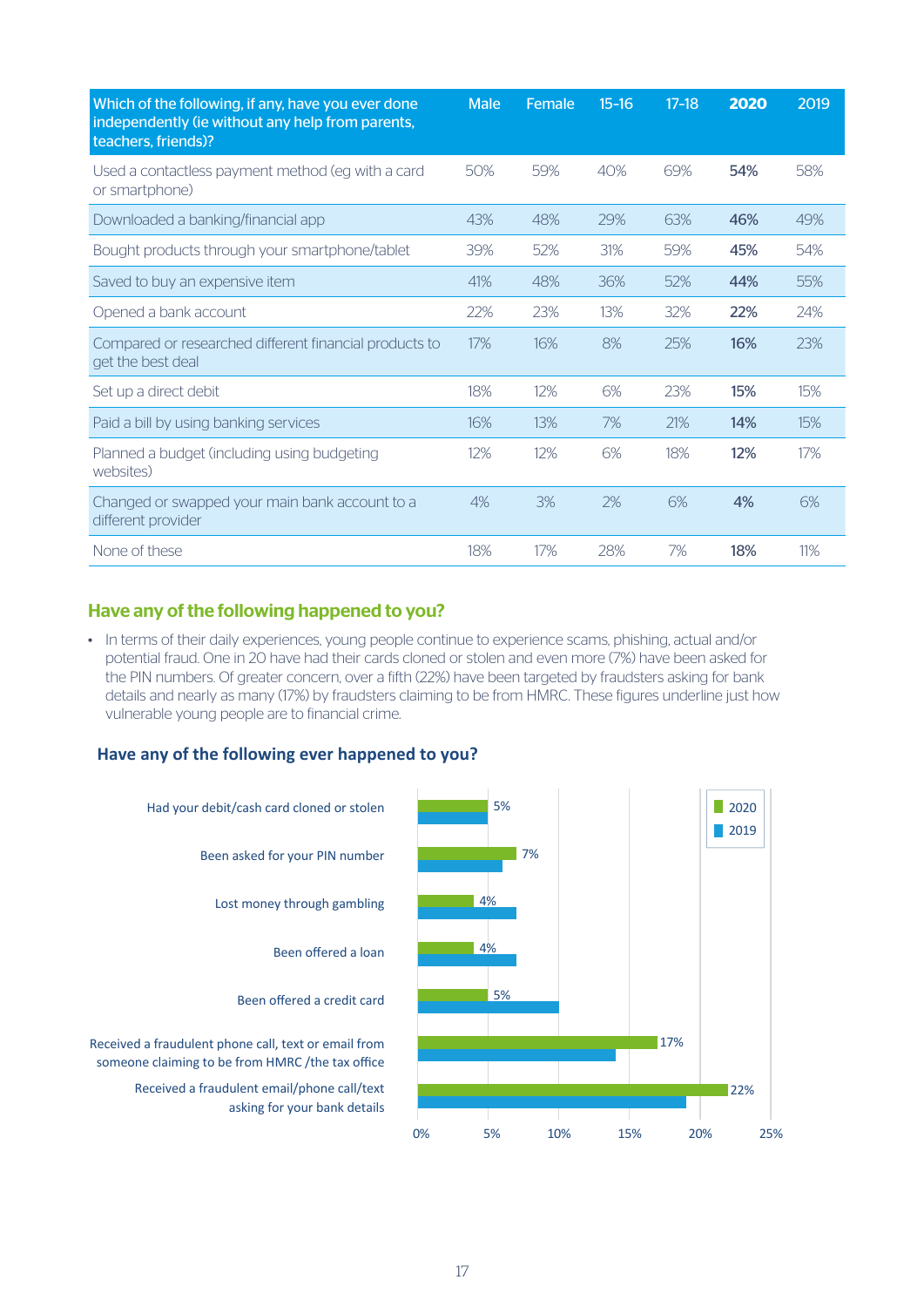#### Financial capability

• We ask a few questions to help us assess basic levels of financial knowledge and capability. While there are positives in these results – with many students getting the basics right – there are clear gaps, and some deterioration, particularly with some of the more complex concepts. (Correct answer in orange) (2019 results in brackets).

| Which of the following do you think is essential<br>expenditure? | <b>Total</b> | <b>Male</b> | Female | $15-16$ | $17-18$ |
|------------------------------------------------------------------|--------------|-------------|--------|---------|---------|
| Gas or electricity bill                                          | 54% (64%)    | 51%         | 57%    | 46%     | 62%     |
| Mobile phone                                                     | 16%          | 15%         | 17%    | 17%     | 15%     |
| Clothes                                                          | 12%          | 12%         | 13%    | 16%     | 8%      |
| Takeaway food                                                    | 3%           | 4%          | 2%     | 4%      | 2%      |
| Online gaming subscription                                       | 3%           | 5%          | $O\%$  | 4%      | $1\%$   |
| Netflix subscription                                             | 2%           | 3%          | 1%     | 2%      | 2%      |
| Gym membership                                                   | 2%           | 3%          | 1%     | 1%      | 3%      |
| Don't know                                                       | 3%           | 3%          | 2%     | 3%      | 2%      |
| None of these                                                    | 5%           | 4%          | 5%     | 5%      | 4%      |

| Which of the following do you think would usually<br>charge the lowest rate of interest? | <b>Total</b>     | <b>Male</b> | Female | $15-16$ | $17-18$ |
|------------------------------------------------------------------------------------------|------------------|-------------|--------|---------|---------|
| Credit card                                                                              | <b>29%</b> (28%) | 31%         | 27%    | 27%     | 31%     |
| Store card                                                                               | 20%              | 22%         | 17%    | 11%     | 28%     |
| Unauthorised bank overdraft                                                              | 6%               | 7%          | 5%     | 7%      | 4%      |
| Payday loan                                                                              | 5%               | 6%          | 3%     | 4%      | 5%      |
| Don't know                                                                               | 41%              | 35%         | 47%    | 51%     | 31%     |

| What do you think happens if you only pay the<br>minimum payment on your credit card each month? | Total        | <b>Male</b> | Female. | $15-16$ | $17-18$ |
|--------------------------------------------------------------------------------------------------|--------------|-------------|---------|---------|---------|
| The amount I owe the credit card provider stays<br>the same                                      | 10%          | 10%         | 11%     | 8%      | 13%     |
| The amount I owe the credit card provider goes<br>up / takes longer to pay off                   | $62\%$ (59%) | 63%         | 60%     | 66%     | 57%     |
| The amount I owe the credit card provider<br>goes down                                           | 6%           | 8%          | 4%      | 6%      | 6%      |
| I'll pay off the amount I owe more quickly                                                       | 3%           | 2%          | 3%      | 2%      | 3%      |
| Don't know                                                                                       | 20%          | 17%         | 23%     | 18%     | 22%     |

| How do you think authorised overdrafts are<br>supposed to be used? | Total        | <b>Male</b> | Female | 15-16 | $17-18$ |
|--------------------------------------------------------------------|--------------|-------------|--------|-------|---------|
| To borrow small amounts for short periods of time                  | $55\%$ (63%) | 57%         | 53%    | 53%   | 57%     |
| To borrow small amounts for long periods of time                   | 9%           | 9%          | 9%     | 9%    | 10%     |
| For day-to-day spending                                            | 5%           | 6%          | 4%     | 6%    | 4%      |
| To borrow large amounts for short periods of time                  | 7%           | 7%          | 8%     | 6%    | 9%      |
| Don't know                                                         | 24%          | 21%         | 26%    | 26%   | 21%     |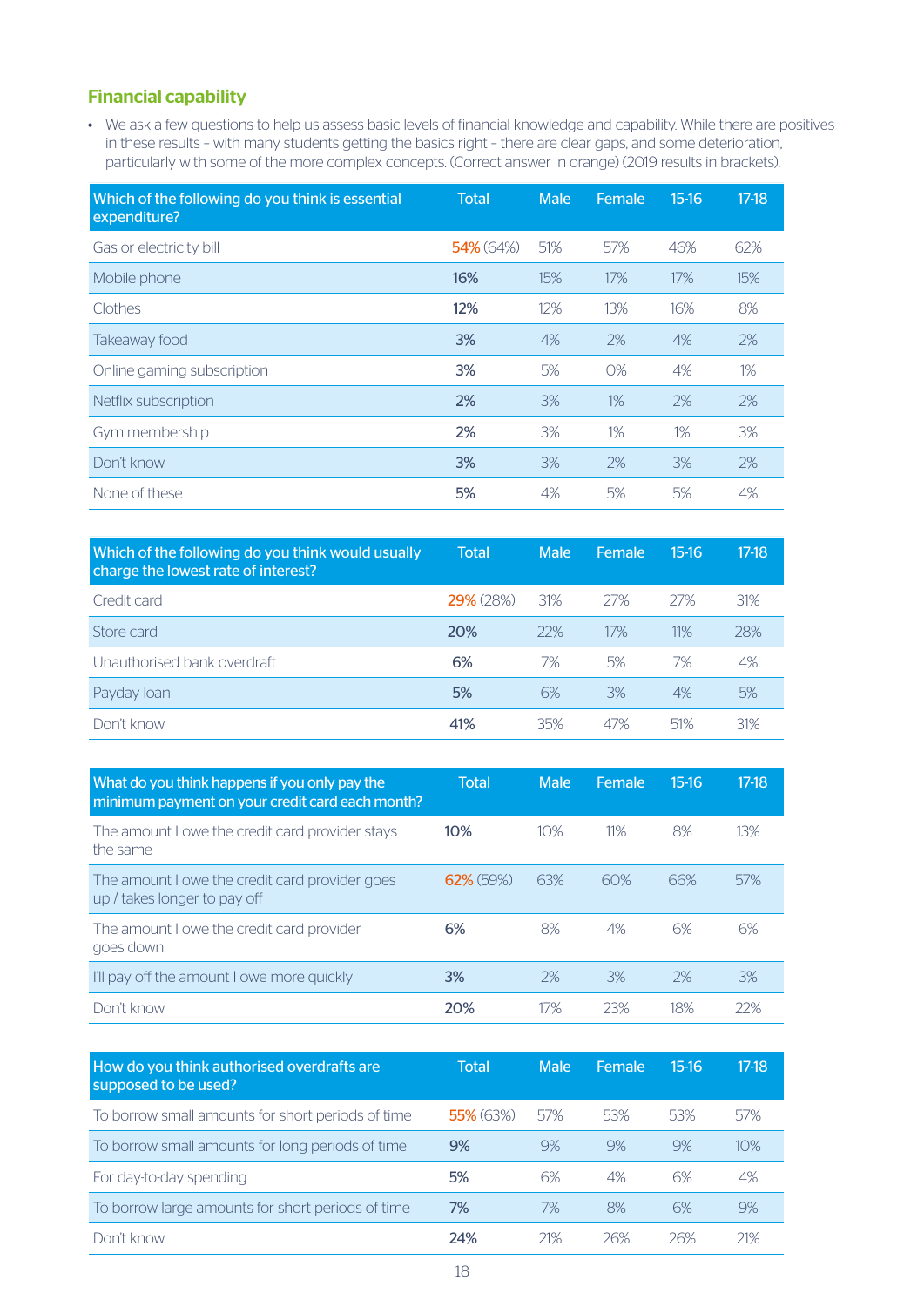| What do you think APR is?                                                              | <b>Total</b> | <b>Male</b> | Female | $15 - 16$ | $17-18$ |
|----------------------------------------------------------------------------------------|--------------|-------------|--------|-----------|---------|
| The rate of interest charged for borrowing<br>money over a year (eq loan, credit card) | $34\%$ (37%) | 39%         | 29%    | 37%       | 31%     |
| The monthly interest rate charged for<br>borrowing money (eg loan, credit card)        | 16%          | 19%         | 13%    | 16%       | 16%     |
| The amount of annual interest paid on my<br>savings (eg by a bank or building society) | 13%          | 13%         | 14%    | 10%       | 16%     |
| The monthly interest paid on my savings<br>(eq by a bank or building society)          | 3%           | 3%          | 2%     | 3%        | 2%      |
| Don't know                                                                             | 35%          | 77%         | 42%    | 34%       | 35%     |

| Please estimate how much debt the average<br>student in the UK faces on leaving university | <b>Total</b> | <b>Male</b> | Female | $15 - 16$ | $17 - 18$ |
|--------------------------------------------------------------------------------------------|--------------|-------------|--------|-----------|-----------|
| Less than £10,000                                                                          | 5%           | 6%          | 3%     | 6%        | 3%        |
| £10,000 - £19,999                                                                          | 13%          | 15%         | 10%    | 15%       | 10%       |
| £20.000 - £29.999                                                                          | 21%          | 22%         | 19%    | 22%       | 19%       |
| £30.000 - £39.999                                                                          | 24%          | 22%         | 26%    | 20%       | 27%       |
| £40,000 - £49,999                                                                          | 15%          | 13%         | 17%    | 9%        | 22%       |
| £50,000 or more                                                                            | $12\%$ (17%) | 11%         | 13%    | 8%        | 16%       |
| Don't know                                                                                 | 11%          | 11%         | 11%    | 19%       | 3%        |

| Which central organisation do you think collects<br>taxes for the government? | <b>Total</b> | <b>Male</b> | Female | 15-16 | $17-18$ |
|-------------------------------------------------------------------------------|--------------|-------------|--------|-------|---------|
| <b>HM Revenue and Customs</b>                                                 | $67\%$ (71%) | 68%         | 66%    | 64%   | 70%     |
| <b>HM</b> Treasury                                                            | 13%          | 13%         | 13%    | 12%   | 13%     |
| The Department for Business, Energy and<br><b>Industrial Strategy</b>         | 3%           | 4%          | 1%     | 2%    | 3%      |
| Don't know                                                                    | 18%          | 15%         | 20%    | 22%   | 13%     |

| Where would you go for information about taxes? | <b>Total</b>     | <b>Male</b> | Female | $15-16$ | $17-18$ |
|-------------------------------------------------|------------------|-------------|--------|---------|---------|
| My parents                                      | 38%              | 34%         | 43%    | 43%     | 34%     |
| Govuk                                           | <b>33%</b> (34%) | 35%         | 30%    | 29%     | 37%     |
| Google                                          | 21%              | 22%         | 20%    | 18%     | 23%     |
| Social media                                    | 2%               | 3%          | 1%     | 2%      | 3%      |
| Other/Don't know                                | 7%               | 6%          | 5%     | 8%      | 4%      |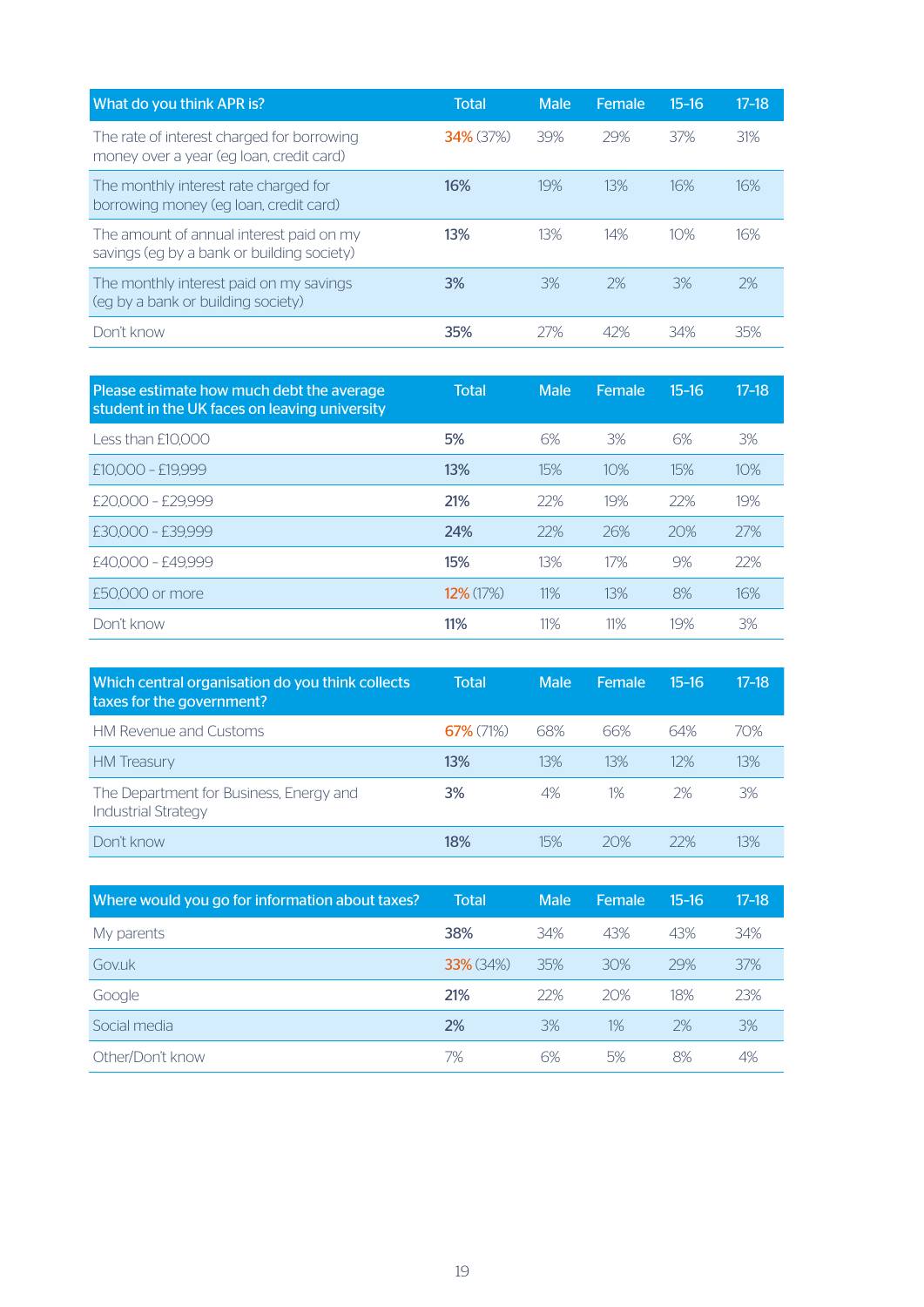#### **CONCLUSION**

Young people tell us – year after year – that they want to study financial education in school. But despite being included in the National Curriculum six years ago, access to financial education remains patchy.

For many schools – battling with all the challenges of the pandemic – implementing better financial education may not seem like it can take top priority right now. Meanwhile Covid-19 is making most young people (59%) more anxious about their money-managing skills, particularly in the 17-18 age group (71%).

Young people say they want to learn the practical skills that will help them prosper in life; to understand the financial products they're likely to use, such as mortgages, loans (particularly student loans) and credit cards; and to be able to budget and understand their tax. The financial capability results demonstrate how patchy some of their basic knowledge currently is.

In short, young people want to take responsibility for managing their money properly but they need quality education in school to help them do that.

#### So what's the answer?

We've been advocating for financial education in schools since 2012 and have provided qualifications and learning resources to schools around the UK for over 8 years. We've been supported by schools and teachers around the country, as well as organisations in the community sector, who understand just how much of a difference financial education can make to someone's life.

This year, in response to the pandemic, we've made resources and activities free to access from our website to give everyone who wants the opportunity to improve their money managing skills. We hope that our work goes some way to help.

But the answer is simple and hasn't changed since the Young Persons' Money Index began in 2014: all young people should have regular access to good quality financial education.

For that to happen, we believe it should be included in the Ofsted Framework – so that it becomes a priority in schools around the UK and the impact of any financial education can be measured.

We recognise that teachers need more guidance and schools need more support to make this happen. We'll do everything we can to help. What part can you play?

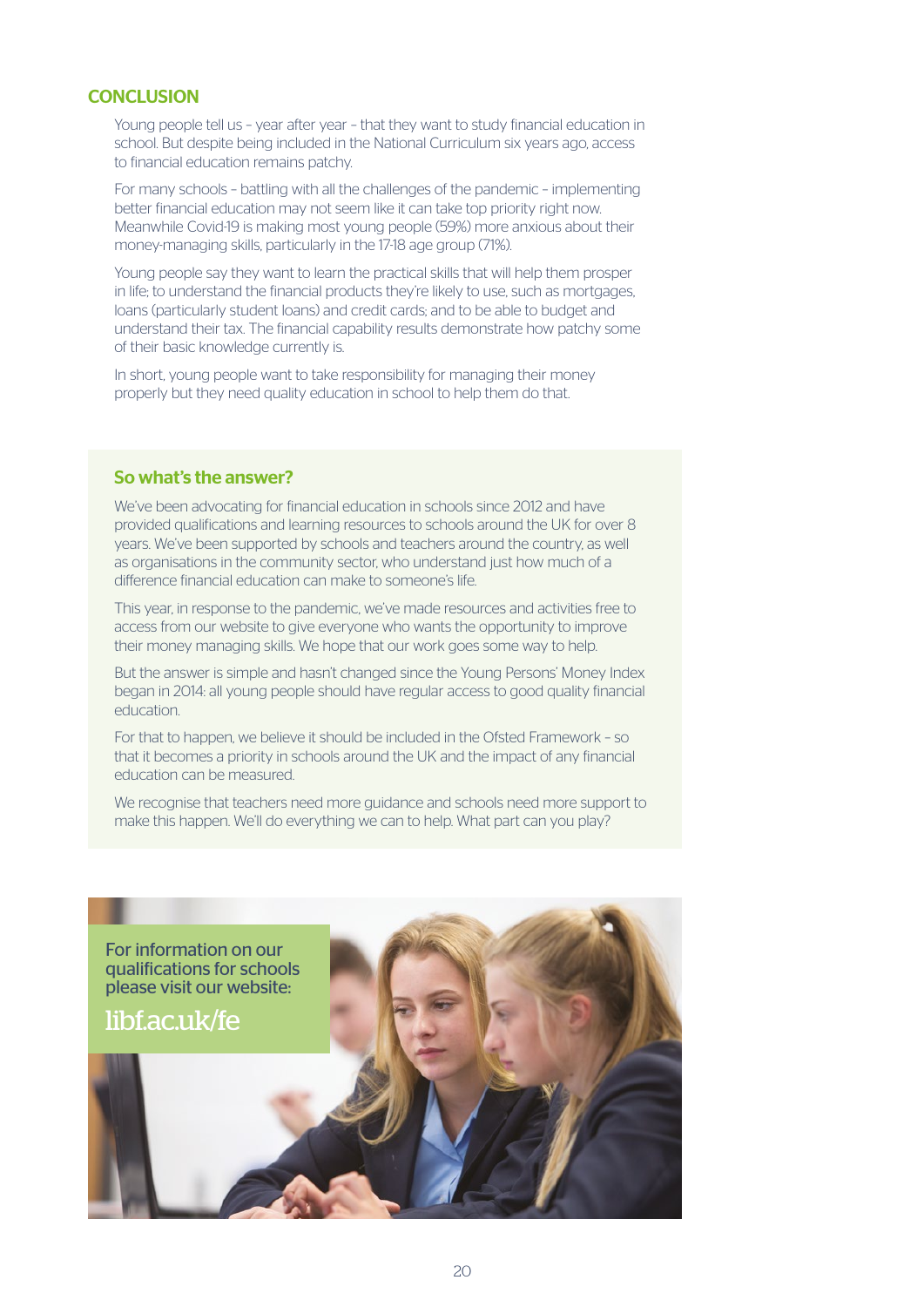### Demographics 2020

| Which region of the UK do you live in? | <b>Total</b> | <b>Male</b> | Female | $15-16$ | $17-18$ |
|----------------------------------------|--------------|-------------|--------|---------|---------|
| East Anglia                            | 7%           | 7%          | 6%     | 8%      | 5%      |
| East Midlands                          | 8%           | 8%          | 8%     | 8%      | 8%      |
| London                                 | 14%          | 14%         | 14%    | 13%     | 16%     |
| North East                             | 4%           | 4%          | 4%     | 6%      | 3%      |
| North West                             | 12%          | 12%         | 12%    | 11%     | 12%     |
| Northern Ireland                       | 3%           | 3%          | 4%     | 2%      | 5%      |
| Scotland                               | 6%           | 5%          | 7%     | 8%      | 4%      |
| South East                             | 14%          | 15%         | 14%    | 13%     | 15%     |
| South West                             | 9%           | 9%          | 9%     | 7%      | 12%     |
| <b>Wales</b>                           | 5%           | 5%          | 4%     | 5%      | 5%      |
| <b>West Midlands</b>                   | 10%          | 11%         | 9%     | 10%     | 9%      |
| Yorkshire / Humberside                 | 8%           | 8%          | 8%     | 10%     | 7%      |

| Which type of school do you attend? | <b>Total</b> | <b>Male</b> | Female | 15-16 | $17-18$ |
|-------------------------------------|--------------|-------------|--------|-------|---------|
| Academy                             | 27%          | 26%         | 29%    | 34%   | 21%     |
| Independent                         | 9%           | 10%         | 7%     | 5%    | 12%     |
| State/LEA                           | 53%          | 53%         | 52%    | 53%   | 53%     |
| Other                               | 11%          | 10%         | 12%    | 8%    | 15%     |

| Do you receive free school meals? | <b>Total</b> | <b>Male</b> | Female | $15-16$ | $17-18$ |
|-----------------------------------|--------------|-------------|--------|---------|---------|
| Yes                               | 18%          | 20%         | 15%    | 23%     | 12%     |
| <b>No</b>                         | 81%          | 78%         | 84%    | 75%     | 87%     |
| Prefer not to say                 | $1\%$        | $1\%$       | 1%     | 2%      | 1%      |